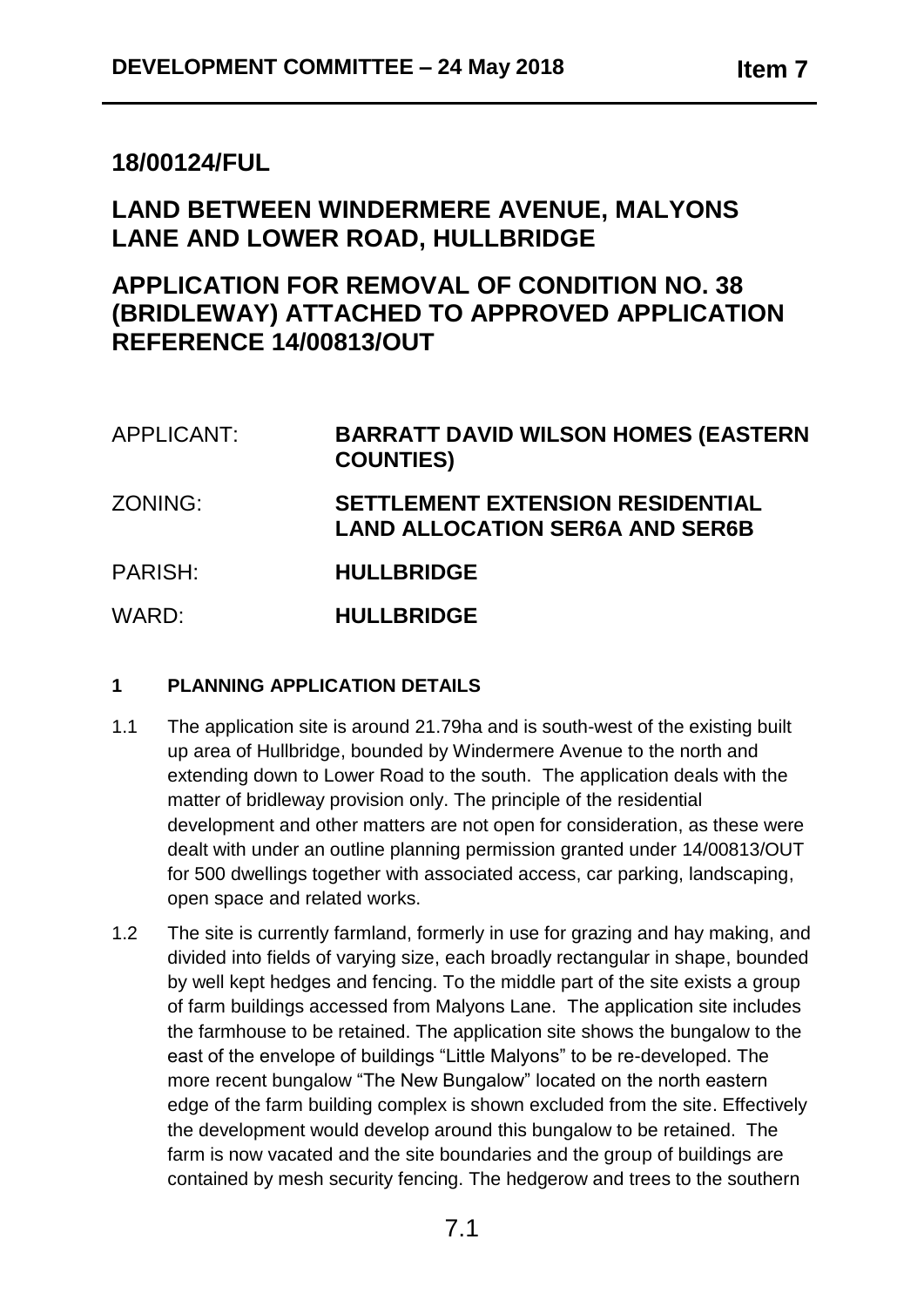boundary with Hullbridge Road were removed in February this year ahead of the bird nesting season.

- 1.3 Within the envelope of farm buildings are four telecommunications masts.
- 1.4 The site slopes down hill from Windermere Avenue to the north down to Lower Road at the southern edge of the site. The topography of the site varies from its highest point at some 22 metres *Above Ordnance Datum* (AOD) in the northern part of the site to the lowest point at some 5 metres AOD towards the southern boundary of the site with Lower Road.
- 1.5 This southern boundary of the site is now open with a shallow ditch.
- 1.6 A group of trees located in the verge along Windermere Avenue just outside the northern boundary of the site comprising one field maple, Two oaks and six hawthorn trees are the subject of Tree Preservation Order TPO/00006/07.
- 1.7 The site is crossed west to east by public footpaths 2 and 7, which extend from Malyons Lane through the farm buildings area westwards to Highlands Road.
- 1.8 The majority of the site falls within the parish of Hullbridge. Two areas of the application site south-west and north-west of the envelope of farm buildings are sited within the parish of Rawreth. The administrative area for Rayleigh Town Council extends west of Hullbridge Road as far as the junction with Watery Lane to within 40m of the south west corner of the application site.
- 1.9 Following the adoption of the Allocations Plan in February 2014 the application site is allocated for residential development under policy SER6a and SER 6b as an extension to the settlement of Hullbridge.
- 1.10 The site has outline planning permission for 500 dwellings, as approved on 18 January 2017 under application reference 14/00813/OUT. The application permission is subject to a number of planning conditions and is also tied to a legal agreement to provide infrastructure and mitigation arising from the impact of the development.

Condition 38 to the outline permission requires the submission of details for the provision of a bridle path and landscaping around the overall site as part of the submitted reserved matters and reads as follows:

"38. The reserved matters referred to in condition 1 above shall include the submission of details for the provision of a bridle path and landscaping to be provided around the overall site to which the development relates. The development shall be implemented in accordance with such details as may be approved.

REASON: To ensure the provision of a bridleway to enhance and integrate the development and public open spaces into the bridleway and local highway network in accordance with policy SER 6 – South West Hullbridge to the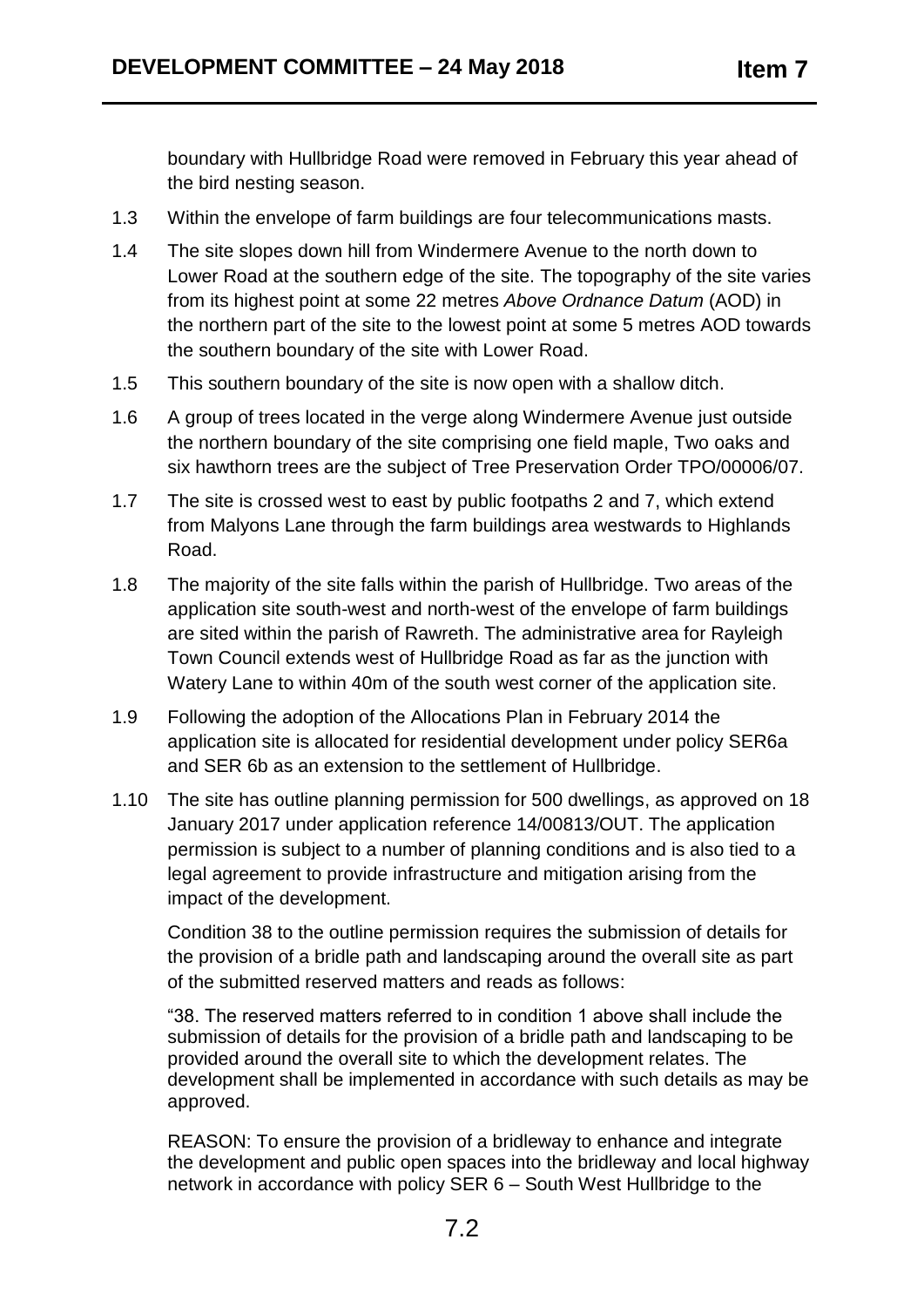Rochford District Council Local Development Framework Allocations Document 2014.

- 1.11 This application is made under Section 73 of the Town and Country Planning Act 1990 for a new planning permission to delete condition 38 and no longer require the applicants to provide the bridleway as part of the planning permission.
- 1.12 Other aspects of the development, other than the matter of the bridleway provision, including the principle of the development, are not open for consideration. Should it be determined that the application is acceptable, a new planning permission would be issued with a revised list of conditions omitting condition 38. Any outstanding planning conditions would be reimposed. The Local Planning Authority can also consider whether other conditions or an alternative should be imposed, but only where necessary in relation to the bridleway issue to which this application relates.
- 1.13 If the application is approved a decision notice describing the new permission will be issued, setting out all of the conditions related to it. To assist with clarity decision notices for the grant of planning permission under section 73 should also repeat the relevant conditions from the original planning permission, unless they have already been discharged.
- 1.14 If the application is refused the original planning permission will still be retained.

# **2 RELEVANT PLANNING HISTORY**

- 2.1 The site excludes an area to the north western corner of the allocation that was the subject of an outline application for 18 No. houses, including siting and access. Permission was refused for reasons of Green Belt, inadequate unmade highway network serving the site, on street parking, inadequate garden, lack of social infrastructure and to a layout out of character with Windermere Avenue on 8 August 2005 under application reference 05/00400/OUT.
- 2.2 The site includes part of the allocation and site that was the subject of an outline application for 14 No. houses refused permission for reasons of Green Belt, Coastal Protection Belt, too low density and inadequate unmade highway network serving the site, on 12 June 2007, under application reference 07/00132/OUT. This pre-dated the current allocation for residential purposes. The more recent history is set out below:
- 2.3 Application No. 14/00813/OUT

Outline application for the development of 500 dwellings, together with associated access, car parking, landscaping, open space and related works.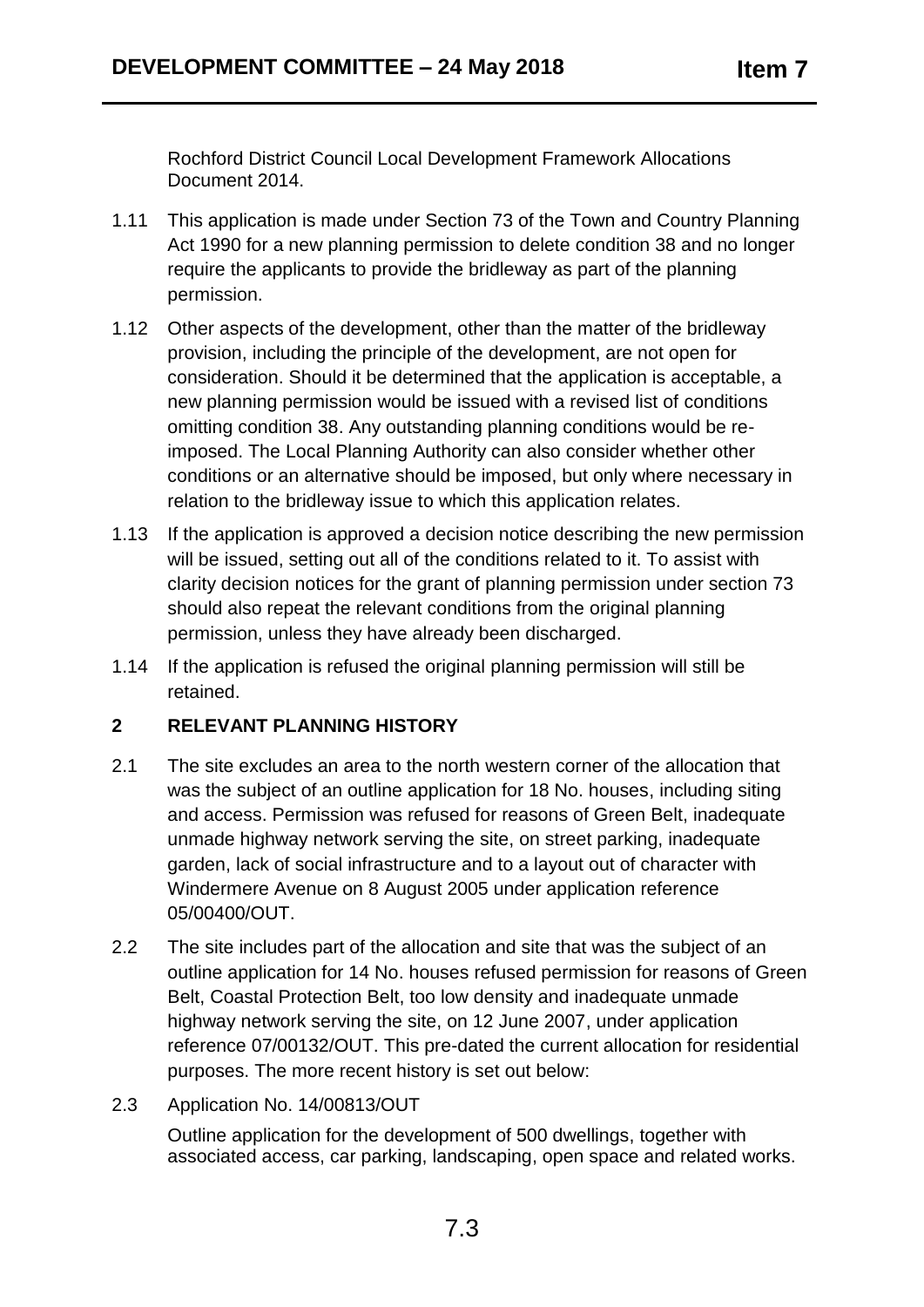Permission granted 18 January 2017.

2.4 Application No. 18/00135/REM

Application for reserved matters (in respect of layout, scale, design, external appearance, access (save for access points to the site as shown on the approved parameters plan) and landscaping in relation to the outline application permission 14/00813/OUT at land between Windermere Avenue, Malyons Lane and Lower Road, Hullbridge for the development of 500 dwellings together with associated access, car parking, landscaping, open space and related works.

Application pending consideration and the subject of a separate report to this meeting of the Committee.

2.5 Application No. 18/00124 / FUL

Application for removal of condition no.38 (bridleway) attached to tpproved application reference 14/00813/OUT.

This application is the subject of this report.

#### 2.6 Application No. 18/00126/ FUL

Variation of conditions 4 (approved plans) and 8 (roundabout) attached to approved application reference 14/00813/OUT.

Application pending consideration and the subject of a separate report to this meeting of the Committee.

#### **3 CONSULTATIONS AND REPRESENTATIONS**

#### 3.1 **Neighbour Representations**

Fifteen letters/replies have been received from the following addresses:

Church Road (Basildon): 65 (two letters)

Ferry Road: 39, 81,164, 167, 201

Hedgehope Avenue: 2

Highlands Road: "Pickerels Farm"

Horkesley Road (Colchester): 2

Lower Road: 108

Philbrick Crescent: 69

Pollards Close: 24

Seamer Road (Southminster): "Ostler House"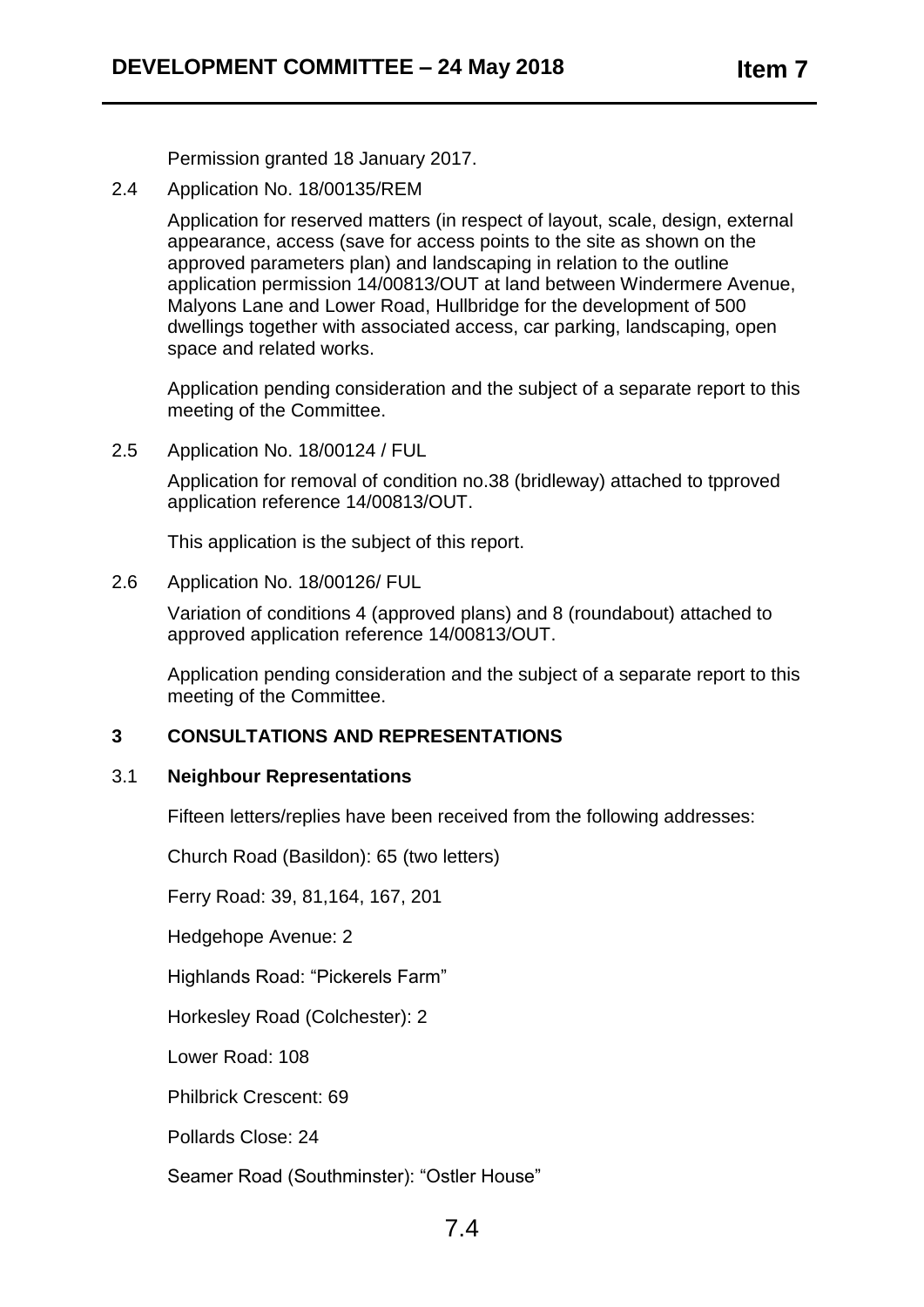and one unaddressed mail.

- 3.2 and which in the main make the following comments and objections:
	- o The area being built is on a former livery stable. A loss of stables for horses. Removing the bridleway without provide ng a replacement will mean horses having to use public highways putting rider and animal at greater risk.
	- o The safety of horse riders who will be impacted on as being close to the locality of this development should not be brushed aside. There are a number of livery yards and therefore horse riders regularly riding in Hullbridge. Our safety should be of importance.
	- o Hullbridge is a rural village and should be kept this way, including existing bridleways and footpaths, hedgerows etc. The local roads are congested now and if these houses are built things are going to get worse. Horse riders use Lower Road a lot now at weekends and without bridleways they will be forced onto busy and dangerous roads.
	- o Health, safety and well being for horse and riders should come first before stats. And greed.
	- o This bridleway formed part of the original and agreed approval and should remain. There is a requirement for more safe bridleways for leisure use by vulnerable groups such as pedestrians, cyclists and horse riders which this bridleway will provide. The developers should not be permitted to their agreed obligation under the original planning approval.
	- o With an increase in housing there will be an increase in the number of cars on the roads in this area which will necessitate an increasing need to protect these vulnerable groups by means of new bridleways, which will allow people to get beneficial exercise safely. Please do not allow the removal of this valuable asset to the local community and beyond.
	- o As a horse rider and cyclist it is more and more difficult to safely use the existing road networks due to increasing car numbers. Local authorities should ensure developers provide more bridleways for the benefit of communities as a normal requirement for development applications and I hope that by doing so it will become the norm in the future and a valuable network will be created for the benefit of future generations.
	- o Reason for removal not evident form the web site. Bridleways are key for getting vulnerable road users (pedestrians, cyclists, and horse riders) off the dangerous roads. Horse riders in particular should be protected in line with many policy documents written at the national and local levels (I am sure the EBA have furnished the Council with these already) but far from being protected, the proposal to remove this requirement will push vulnerable users back onto roads – or have the ultimate impacts of them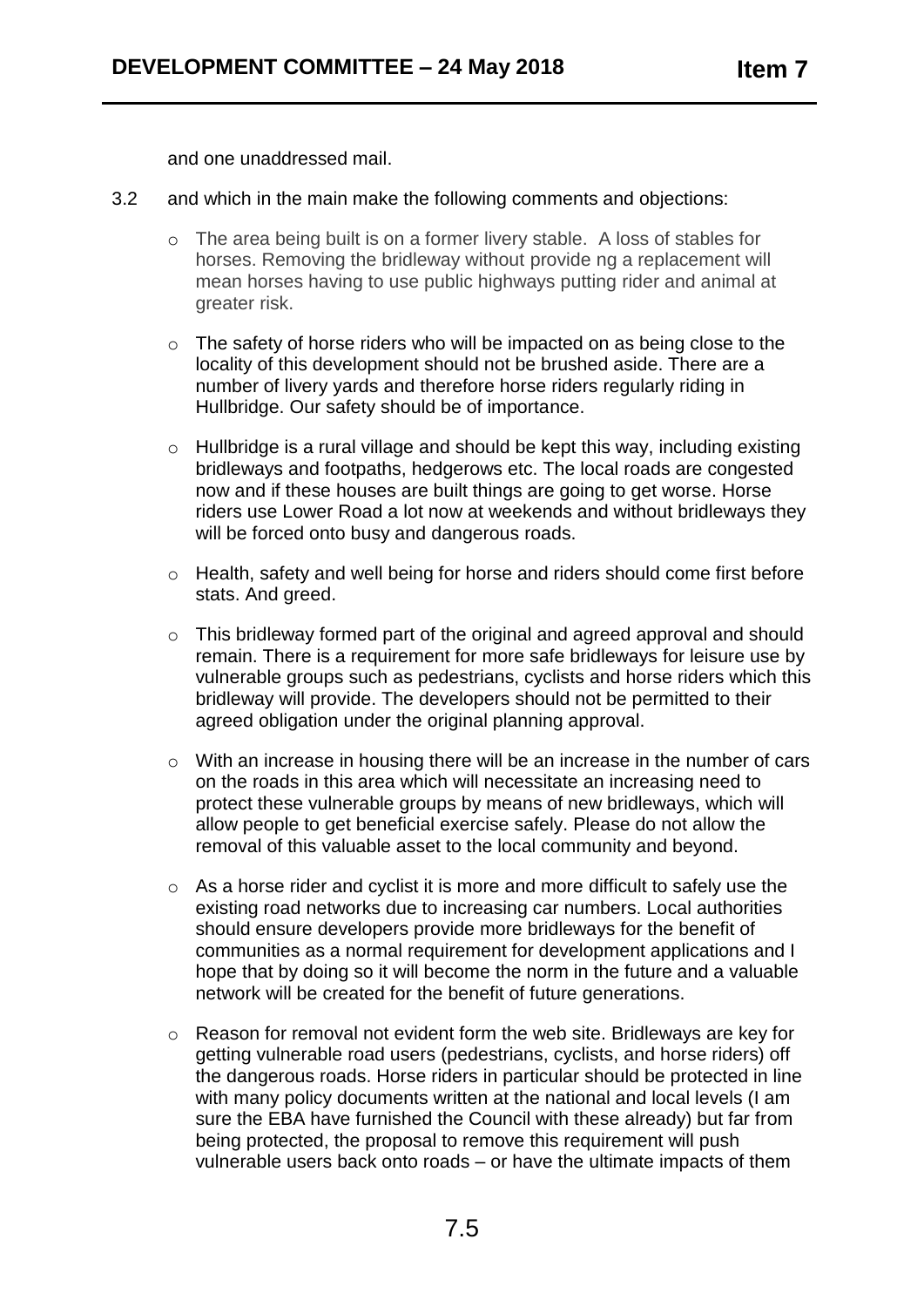stopping their sport altogether, or having to travel to safe venues, adding to pollution and road congestion. Please reject this application.

- o The route from Watery Lane to Hullbridge is regularly used by a significant amount of horse riders. There is a need to allow equine traffic to come away form the main road, especially as the new estate will create at least 1000 cars each day on that stretch of road. Once developed into a junction via a roundabout it will become more dangerous to negotiate into Hullbridge itself and it needs to be considered that it is likely that the new homes owners will not have come from a rural setting and not be used to passing horses on the roads.
- o In recent years it has become more difficult to ride off road and there is a need for safe and regulated bridleways. The Council does provide for several over the district but unfortunately it is not possible to use them unless they are on your doorstep as there is no trailer or lorry access which is why it seems sensible to plan a track at this early stage rather than look at the problem later, after accidents occur (see pass wide and slow campaign alongside police advice).
- o We need all the public space and access we can so horses can be ridden without going onto public roads.
- o The bridleway relates to our family as our daughter (like many around the villages often rides) (owner of two horses) and bridleways are not available to use in many areas due to neglect or obstruction.
- o Hopefully the one on Malyons will remain and be used by all the new residents as a nice green way. Therefore, object to the removal of the public right of way.
- o Object strongly to the removal of the bridleway which will force more riders onto overly congested roads. Bridleways are important and needed. It's not like the new ones are being provided and existing ones must be protected at all costs.
- o Would be grateful if you could advise of any healthcare services that may form part of the proposed development. I am the pharmacist for Ferry Road and am interested to know about any plans for future doctors surgeries so that I am well prepared and informed of how the local area can be best served by us in the future.
- o The Council know that over 90%of the residents of Hullbridge objected to this building plan yet it has still gone ahead to the next and final stages of fulfilment. You send out the would be democratic blurb as if it matters, it is a sham.
- o We the majority of people in Hullbridge do not want this development as you well know, yet you will still push it through, you really are a credit to your masters.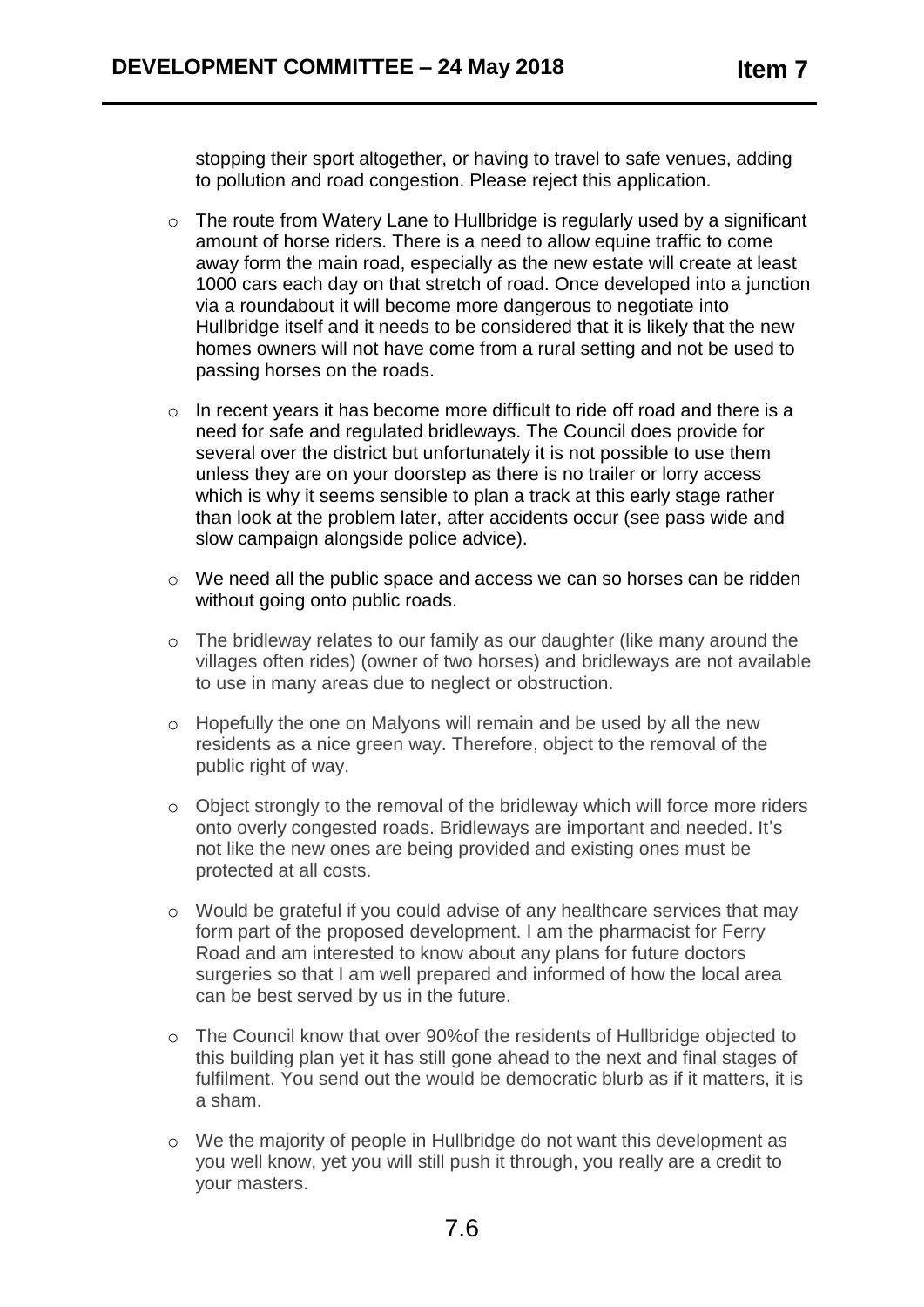- o Local roads should be improved before any building takes place. Local roads are full of potholes which will be much worse when heavy traffic and large lorries use them once building starts.
- o We own a farm that shares a boundary on the eastern side of the new development. We currently have 35 horses stabled or grazing on the farm. We have the grazing for over 50 horses. The entrance to the farm is on Watery Lane.
- o Originally when the yard opened 70 years ago, riding was available through Watery Lane . In recent years the road has become busy. There is either a ditch or a steep bank on each side. It is very narrow and fast with blind bends. This will become even more busy with the new houses. Not only dangerous for riders and horses – cars cannot pass and riders would hold up the traffic.
- o We allow our riders to use the headlands (field edges) and if an entrance was provided from our fields into the new development the bridleway would provide a safe place to exercise horses. This would also provide a safe route into Hullbridge.
- o In Hullbridge there are many quiet back roads and unmade roads that interlink. These lead to two bridle ways, one on Long Lane which would provide another safe ride away from roads. Also there is Blountswood Lane which is another track with no vehicular use and leads to Hockley Woods. These paths go past many properties that stable horses and with other livery yards and these would also have great benefit form the proposed bridleway.
- o The bridleway off Rawreth Lane through Sweyne Park which is similar to the proposed bridleway is very popular for riders and used daily. It provides a safe place to exercise horses.
- o The new development is going to be built on what was originally land used for horses. Part was a livery yard and part for breeding horses. It would be a huge shame to get rid of the horses completely. The Council and government are always promoting the value of outside pursuits. Hullbridge should stay a semi- rural village. The development will be surrounded by farmland which will be its attraction. Unfortunately, grassland does not maintain itself. An income is necessary to maintain the hay making equipment. Horses provide an income but if there is no riding on one will keep a horse on the farm. Horses can graze alongside cattle, sheep and other farm animals as they do not provide a threat. They can also live alongside other wildlife such as foxes, birds and badgers as they are not threatened by them.
- o Please keep the bridleway in the application and allow us an entrance to provide the much needed safe riding that in turn leads on to further safe riding. This would help retain the surrounding Green Belt.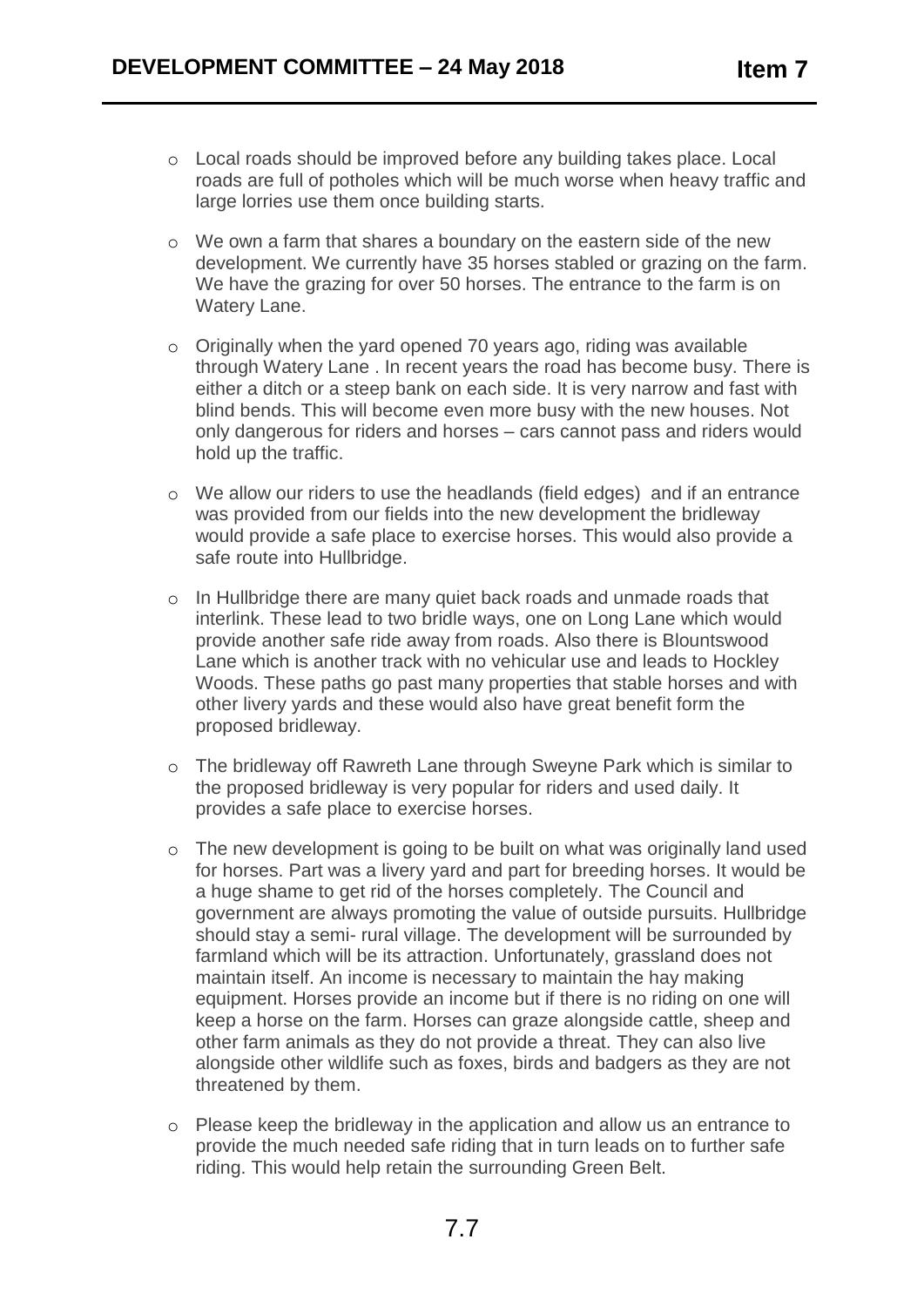- o Insufficient drainage- This area regularly gets bouts of very wet weather and roads in the surrounding area have been flooded and impassable.
- o Loss of privacy/overlooking-The height of the apartment blocks at three storeys are too high and are not in keeping with surrounding properties. Neighbouring bungalows and houses will be overlooked by these imposing buildings and residents will not have the privacy within their homes and gardens which they currently enjoy. We have no buildings over 2.5 storeys currently in the village and they are not in keeping with the storey height of current buildings in the village.
- o Loss of view-The point at which the apartment blocks are located is the highest point in the village, this means that these blocks will be seen from all surrounding areas and will be a blight on our horizon to all residents of Hullbridge. Our lovely views will be blocked by these properties.
- o Overdevelopment there are five blocks of flats within very close proximity of each other. This will mean that there is an overdevelopment of the area. This will have an impact of the neighbouring areas with regards to noise, traffic and light pollution to name but a few issues.
- o Parking-the apartment blocks must have sufficient parking for the residents, this will need to be at least 2 per apartment, allocation of less parking spaces that this will have an impact on parking in
- surrounding roads. Currently the roads in the village do not have any parking problems.
- o Poor layout/over development-five apartment blocks in close proximity is too much. There should be a green buffer zone between the current homes to the new ones. The apartment block at the end of Ambleside/Harrison Gardens backs directly onto properties on this road. Other areas of this development have been afforded a green buffer zone. There should be one here.
- o Traffic generation/access- If you look at google maps, Watery Lane gives a very good indication of how bad the traffic will be. Going in and out of Hullbridge now can be a nightmare. If 500 homes are to be built with at least 1000 cars added to our roads will make our roads an absolute nightmare. We will have gridlocked roads on a regular basis, which when you consider we are a village that only has one main road going through it (Ferry Road) and one road going toward Southend and one going toward Rayleigh, is totally unacceptable.
- o Other Electrical power cuts are a regular occurrence. 500 more homes will only make this worse. What is being done to ensure that there is enough power for all of our homes.
- o Protection of wildlife-we have an abundance of wildlife in the area and in the Spring many unusual species come through the area. A red kite, which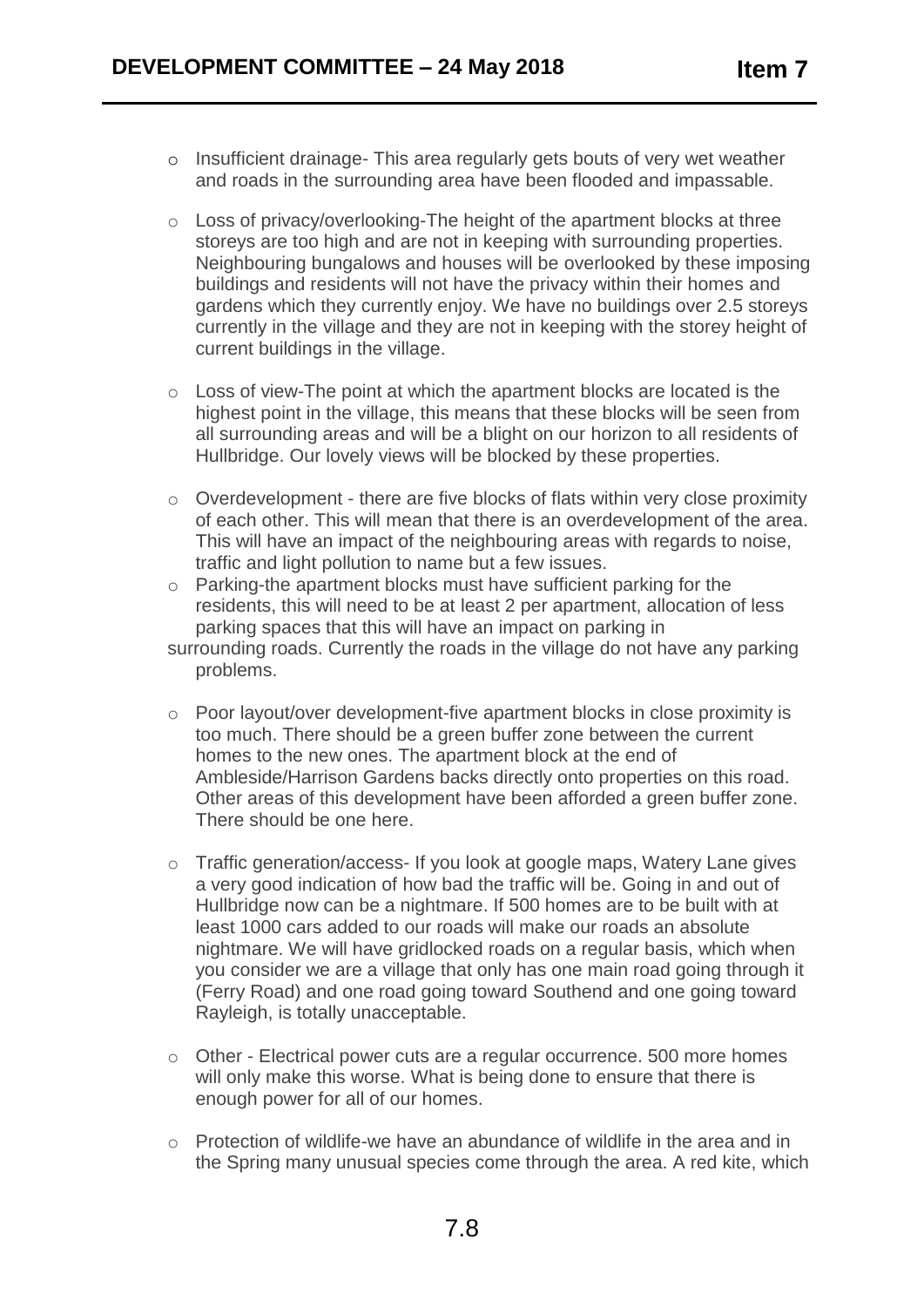is a protected species, was recently seen flying above our fields and gardens.

o Loss of trees and vegetation-trees and hedges in the development are key to the wildlife in the area. Especially the hedges which I understood were to remain as well as the trees with TPO status. Removing the hedges will without doubt have a substantial negative impact on the wildlife and birds in the area.

# MATERIAL PLANNING CONSIDERATIONS

- 3.3 Paragraph 3.163 (page 61) of the Council's Adopted Allocations Document requires amongst other things, that the site deliver link and enhancements to local pedestrian, cycling and bridleway network. The size of the site released from the Green Belt reflects the need to accommodate this and other requirements such as public open space alongside the quantum of housing. This requirement is part of the adopted development plan for the area and has to be given significant weight.
- 3.4 The outline planning permission granted under application 14/00813/OUT is subject to a legal agreement that secures the provision of public open space within the scheme and a financial contribution to the provision of the national cycle route 135.The agreement also requires the applicants to set up a scheme to fund the maintenance of the public open space, footways, bridle ways and cycle ways within the site should they not be adopted.
- 3.5 The current application seeks to remove condition 38 from the outline permission and thus remove the requirement to provide a bridle way on the site.
- 3.6 The applicants argue that the requirement did not form part of the outline application as submitted but arose from representations received on the outline application from the British Horse Society.
- 3.7 The applicants further argue that the site is relatively remote from the nearest bridleway (path No. 65) that is located along Vanderbilt Avenue and part of a wider network of connected plotland roads and bridleways between Hullbridge Road and Rawreth Lane.
- 3.8 The applicants further argue that the County Highway Authority objected to Bridleway provision to the allocation at Policy SER 1 Land north of London Road; as this was objected to by the County Highway Authority on the basis that it is County Council Policy from a maintenance and inspection perspective, not to accept any new urban bridleways within medium to large development sites. It is understood that the County Council also objected to the lack of connection (and thus link) to any equestrian accessible public rights of way.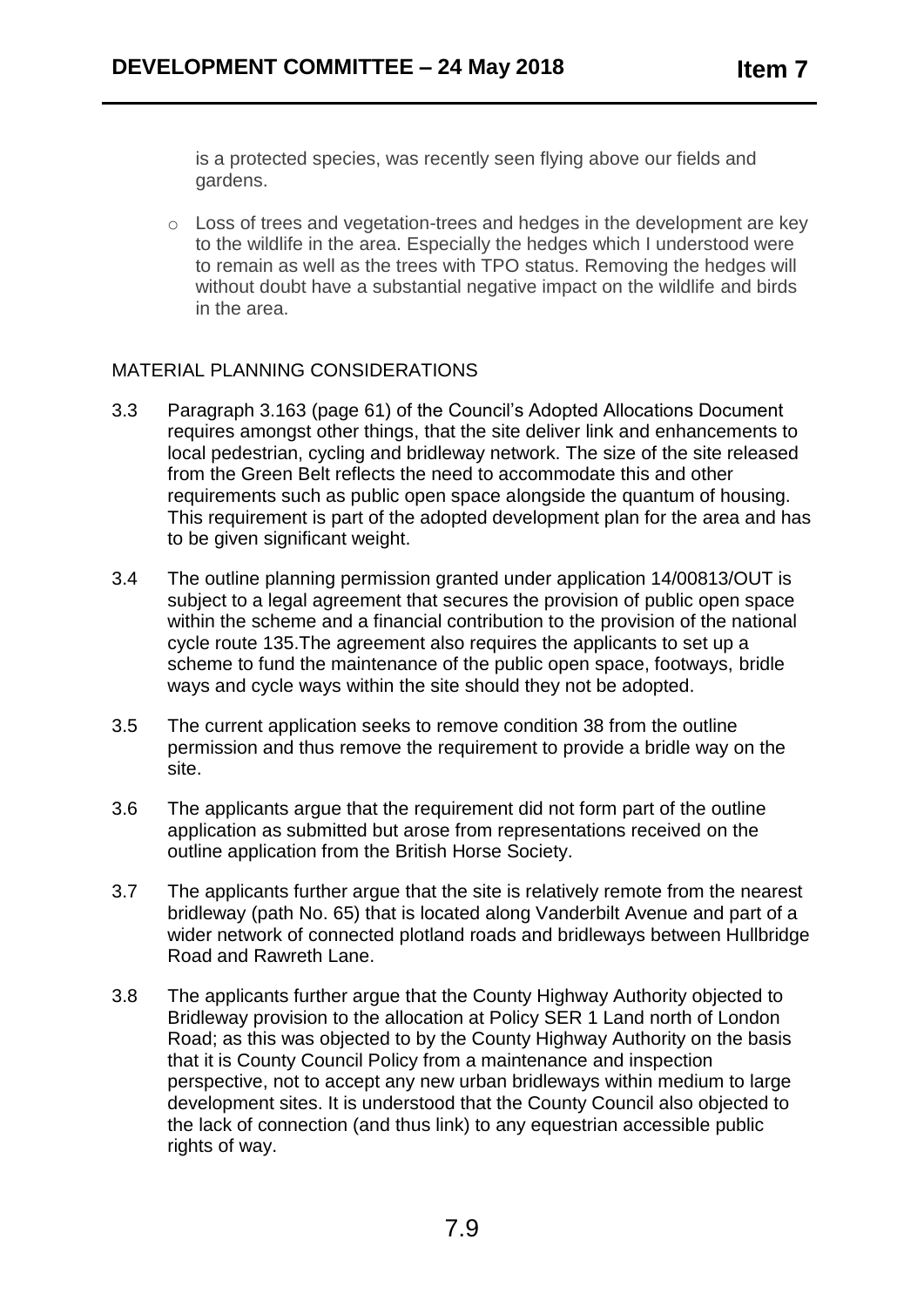- 3.9 These arguments were presented to Members in pre–application discussions prior to the submission of the formal application for reserved matters on the current site, and it was at that stage considered by Members that the bridleway was no longer justified and that a circulatory pedestrian footpath would have wider public benefit. Accordingly, the submitted reserved matters follow that outcome of those preliminary discussions.
- 3.10 The definitive footpath map shows the site to be currently crossed by a public footpath where there would be no right over which to ride horses. However, Long Lane to the eastern side of the Hullbridge settlement is a byway that connects Lower Road with Kingsmans Farm Road. Blountswood Road further east also connects Lower Road with Murrells Lane and Church Road beyond. Whilst it is correct that these byways are not connected to allow a continuous horse ride off main roads, they nevertheless provide areas away from the local main roads and connected by short runs of main roads or side streets over which horses are free to ride and giving a workable degree of connectivity between those off road areas. Furthermore, the Council has a circulatory route around the Sweyne Park public open space off Downhall Park Way which is successful despite not being linked directly to the bridleway network.
- 3.11 The bridleway to which condition 38 relates would allow for pedestrian and dog walking, and so would achieve those needs as well as the further provision for horse riding as required in the adopted allocations document. The maintenance would be provided for by the provisions of the legal agreement and so the fact that the County Highway Authority would be unlikely to adopt the bridleway would not prevent it being maintained.
- 3.12 The comments of the County Highway Authority are awaited at the time of writing, however, the requirement for the bridleway is part of the adopted Development Plan, and the site can deliver a length of bridlepath that can connect with side streets to other routes, including byways through which horses can pass lawfully.
- 3.13 The removal of condition 38 and the obligation upon the applicants to provide the bridlepath is not therefore justified. Bearing in mind the chronology of submissions with respect to reserved matters and the discharge of conditions outstanding, District officers consider that the requirements of condition 38 need to be re-provided in a new conditions 38A to allow the applicants to prepare and submit details for the provision of the bridlepath before the first house is occupied and that the bridlepath is subsequently provided as part of the completed development.

# **Submission of details for bridle path**

38A) Prior to the first occupation of any dwelling, the applicants and / or site owners shall submit details to the Local Planning Authority for the provision of a bridle path and landscaping to be provided around the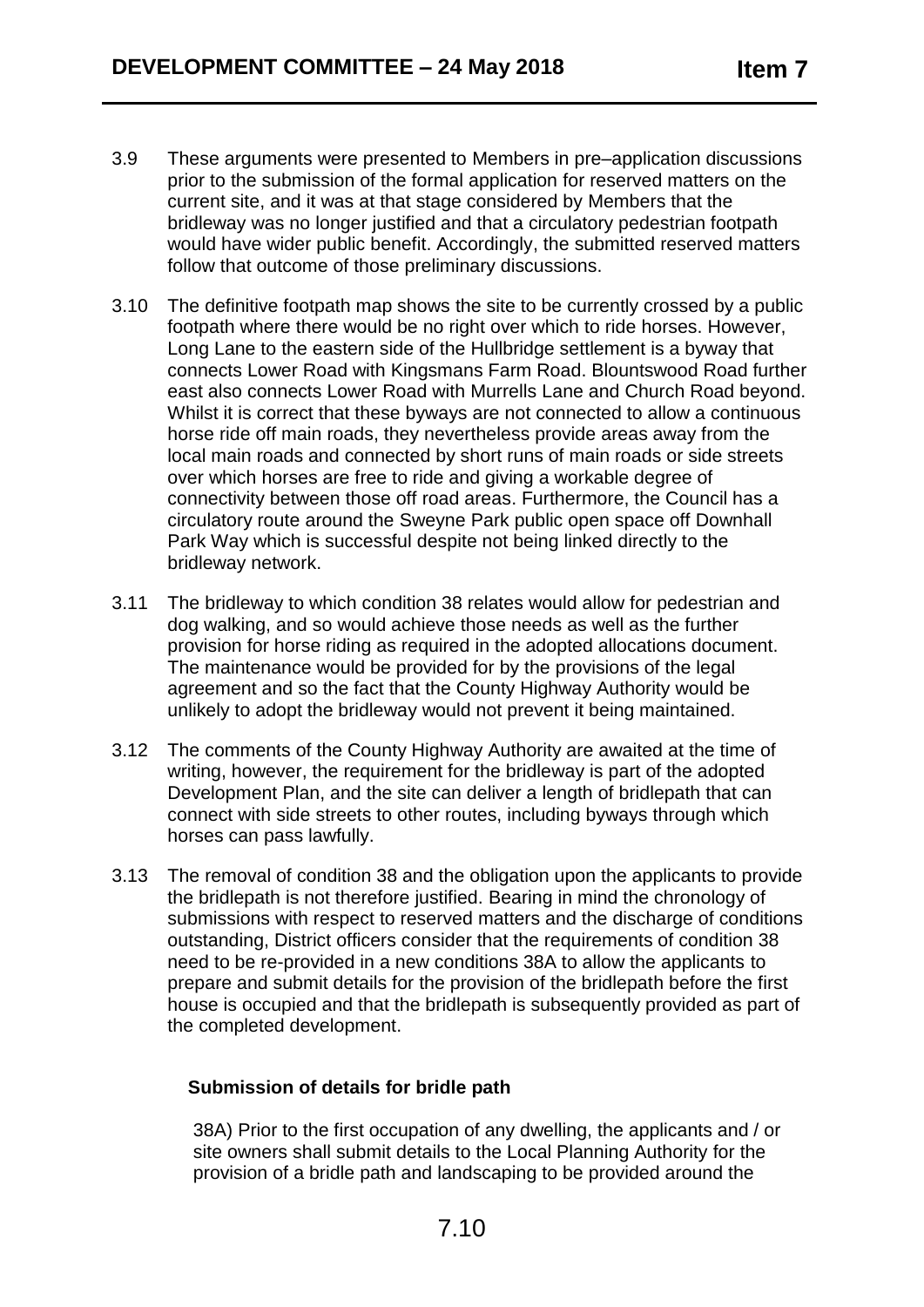overall site to which the development relates. The development shall be implemented in accordance with such details as may be approved.

REASON: To ensure the provision of a bridleway to enhance and integrate the development and public open spaces into the bridleway and local highway network in accord with Policy SER 6 – South West Hullbridge to the Rochford District Council – Local Development Framework Allocations Document 2014.

# **4 CONCLUSION**

- 4.1 Condition 38 of the outline planning permission requires the provision of a bridleway as part of the development and as required by the provisions of the adopted Development Plan. The bridleway, if provided on the application site, would add to the provision within the area of off-road riding availability. Whilst the site provision would not directly connect with or adjoin an existing bridleway. Nevertheless, this provision would add to the overall network of bridleways and byeways, connected by stretches of main roads or side streets, in the area; such that the on-site provision would add to provision in the area connected by routes lawfully available to riders and in doing so requirements of the adopted Development Plan would be achieved, which should not be set aside.
- 4.2 Whilst the revocation of condition 38 is found to be not acceptable, a revised condition to substitute the existing condition 38 is necessary to revise the framing and requirements of the details to be considered. This would then better reflect the current position following the submission and consideration of various reserved matters and matters of discharge of other outstanding conditions.
- 4.3 The grant of a new outline planning permission planning with revised condition 38A to achieve the provision of the bridleway is recommended.

# **5 RECOMMENDATION**

5.1 That the Committee resolves to **REFUSE** planning permission to delete condition 38, and to reaffirm is requirement in a revised condition 38A to require the submission of details and implementation of the approved bridleway details as set out in the officer report **SUBJECT TO THIS APPLICATION BEING INCORPORATED INTO THE EXISTING AGREEMENT UNDER SECTION 106 OF THE ACT** to the outline planning permission granted on 18<sup>th</sup> January 2017 under application reference 14/00813/OUT, and to the issuing of a revised outline decision notice reference 14/00813/OUT/B setting out the following conditions;

# **Reserved Matters**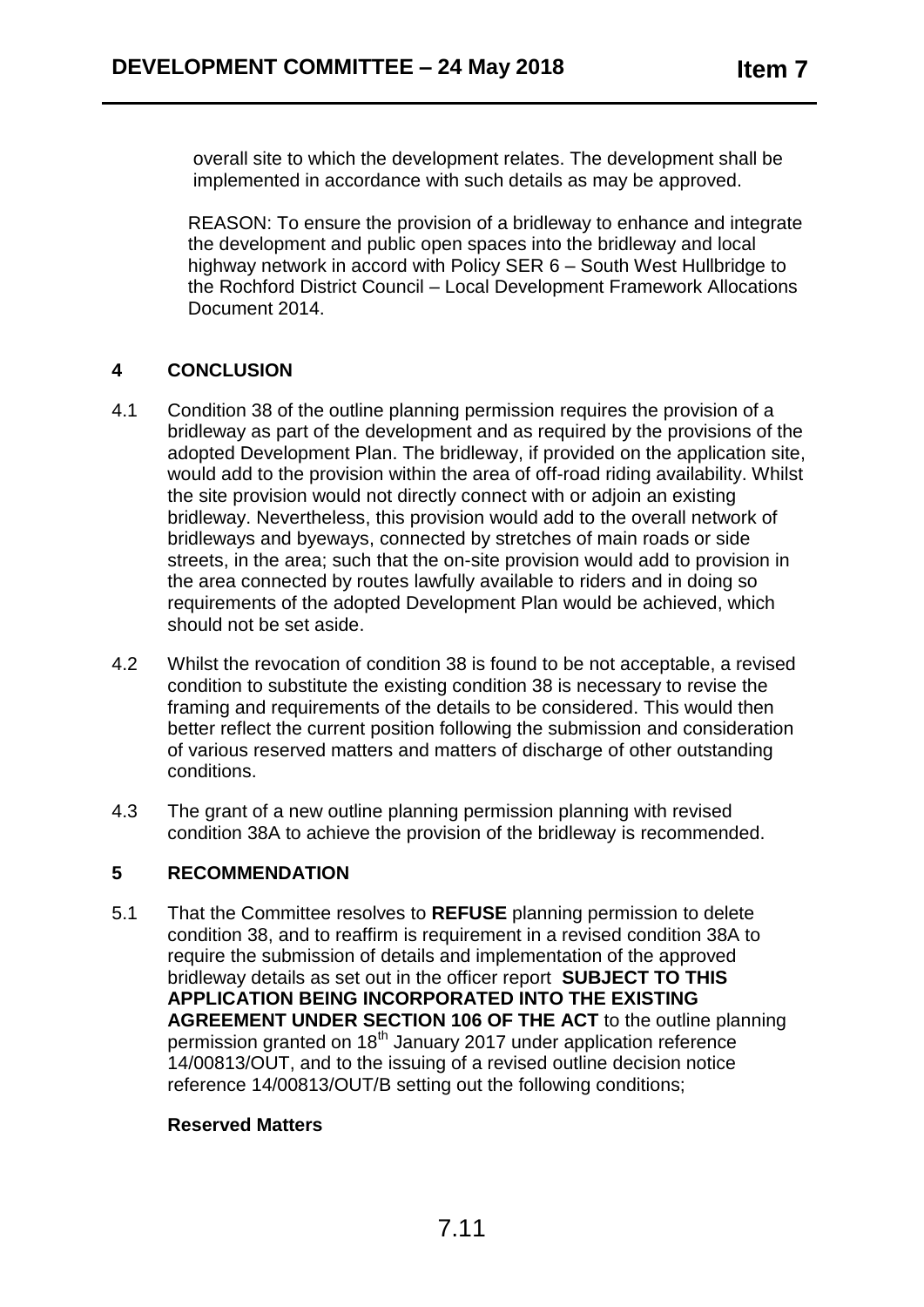1) No development shall commence within any phase (Reserved Matters application site area) until plans and particulars showing precise details of the layout, scale, design and external appearance, access (save for access points to the site as shown on the approved Parameters Plan) and landscaping of the site, (herein after called the "Reserved Matters"), within the phase have been submitted to and approved in writing by the Local Planning Authority. All development at the site shall be carried out in accordance with the Reserved Matters' details approved.

REASON: Required to be imposed pursuant to Section 92 of the Town and Country Planning Act 1990 (as amended) and to enable the local Planning Authority to secure an orderly and well designed development in accordance with the reserved matters details approved.

#### **Submission of Reserved Matters**

2) In the case of the reserved matters, application for the first residential reserved matters application for approval shall be made no later than the expiration of two years beginning with the date of this permission. Application for the approval of the remaining "Reserved Matters" referred to in Condition 1 above shall be made to the Local Planning Authority before the expiration of five years from the date of this planning permission. The development to which this permission relates must be begun not later than the expiration of two years from the final approval of the Reserved Matters or, in the case of approval on different dates, the final approval of the last such matter to be approved.

 REASON: Required to be imposed pursuant to section 92 of the Town and Country Planning Act 1990 (As amended).

#### **Commencement**

3) The development to which this permission relates shall be commenced not later than the expiration of two years from the approval of the first reserved matter and the remainder of the development shall be begun not later than:-

- (i) the expiration of five years from the date of the grant of Outline Planning permission, or
- (ii) within five years of the approval of the reserved matters for the phase or, in the case of approval on different dates, the final approval of the last reserved matters to be approved.
	- REASON: Required to be imposed pursuant to Section 92 of the Town and Country Planning Act 1990 (as amended)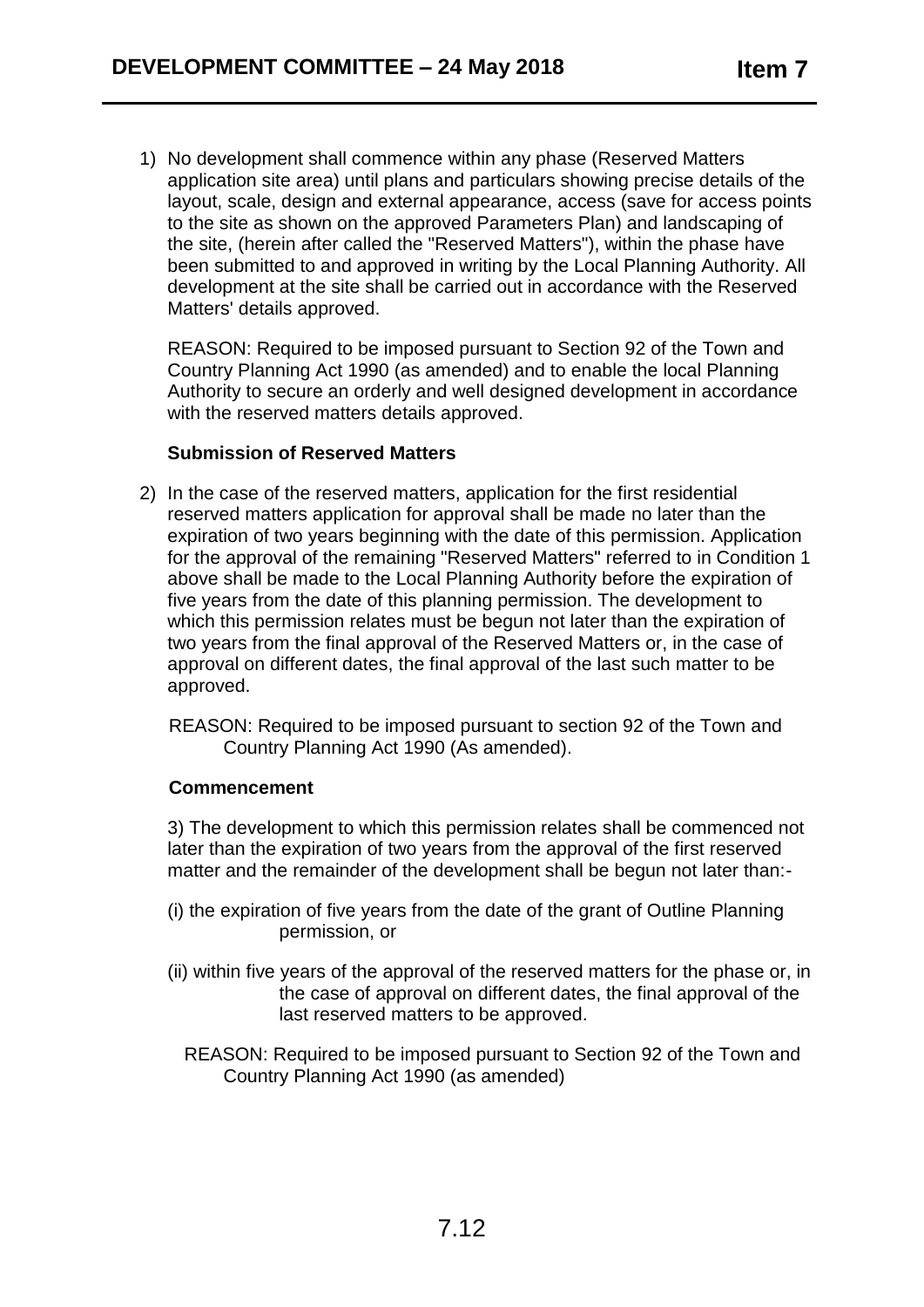# **Approved Plans**

4A) The development hereby approved shall be constructed in strict accordance with the approved plans Drawing Number 101 date stamped 12.11.2014, F221- 102, **H7485-3B-GA-1201 Rev. P6 and H7485- 3B- GA- 1202 Rev. P7**

REASON: For the avoidance of doubt and in the interests of clarity.

#### **Quantum of Development**

4) The site outlined red on Drawing No. 101 date stamped 12.11.2014 save for that part to the south western corner that falls within Flood Zone 3 shall accommodate no more than 500 dwellings in total.

REASON: To accord with Policy SER 6- South West Hullbridge to the Rochford District Council – Local Development Framework Allocations Document (2014)

#### **Submission of Public Realm Design Strategy for the whole site**

5) Prior to the submission of any Reserved Matters application, a public realm design strategy for the whole site, including details within different areas of proposed palettes of materials for surfaces, lighting, street furniture, street trees including species and grille details if proposed, signage and boundary treatments should be submitted to and agreed in writing by the Local Planning Authority. The Reserved Matters submissions should then accord with the approved public realm design strategy.

REASON: In order to secure a high standard of design of the public realm across the site as a whole.

#### **Submission of Design Brief prior to submission of reserved matters**

6) Prior to the submission of each application under the Reserved Matters, a Design Brief for that phase of the site to which the Reserved Matters application relates, shall be submitted to and approved in writing by the Local Planning Authority. The Design Brief shall include scaled plans and details of:-

a) Identification of distinctive character areas with details submitted in relation to each to incorporate details of items b) to o) below with regard to design principles contained within the Essex Design Guide 2005 and context of the site.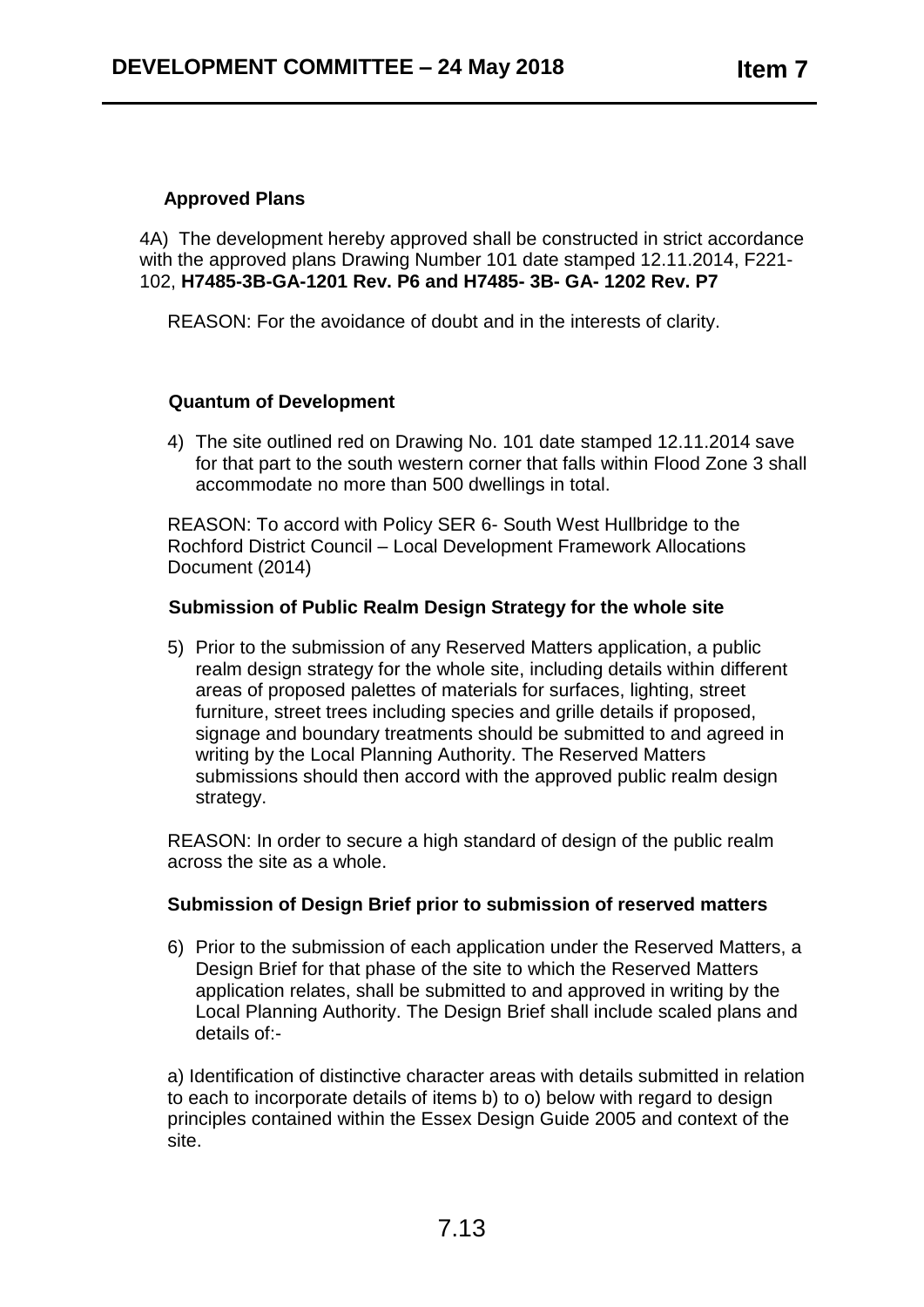b) The street hierarchy, including the principles of adopting highway infrastructure, and typical street cross-sections including relationships of new buildings to the street.

c) How the design of the streets and spaces takes into account mobility and visually impaired users.

d) Block principles to establish density and building typologies. In addition, design principles including primary frontages, pedestrian access points, fronts and backs and perimeter of building definition.

e) Information about height, scale, form and building style, level and type of enclosure/boundary treatments, building materials and design features.

f) Landmarks and legibility, vistas and views and types of spaces and their proposed use.

g) Approach to parking and accommodating the car.

h) Approach to provision of Sustainable Urban Drainage.

i) The conceptual design and approach to the treatment of the public realm within the residentially developable area of the site to include materials, utilities and street furniture.

j) Approach to incorporation of ancillary infrastructure such as pipes, vents, meter boxes etc, required by statutory undertakers.

k) Details of the approach to cycle parking including distribution, type and design of storage facilities.

l) Approach to the character and treatment of structural planting within the residentially developable area.

m) Approach to the treatment of footpaths/footways within the residentially developable area.

n) The conceptual design and approach to the lighting strategy.

o) Details of measures to minimise opportunities for crime.

REASON: In order to control more closely the parameters for the working up of the detailed design to ensure the development of the site achieves a high standard of design, appropriate to the context of the site.

#### **Provision of site access roundabout**

8A) Prior to commencement of the development, the proposed site roundabout access on Lower Road shall be provided as shown in principle on Drawing Nos. **H7485-3B-GA-1201 Rev. P6 and H7485- 3B- GA- 1202 Rev. P7 by messrs. structa (as amended)** with clear to ground visibility splay. Such vehicular visibility splays shall be provided before the road junction is first used by vehicular traffic and retained free of any obstruction at all times.

REASON: To provide adequate inter-visibility between vehicles using the road junction and those in the existing public highway in the interest of highway safety in accordance with policy DM1 of the Development Management Policies as adopted as County Council Supplementary Guidance in February 2011.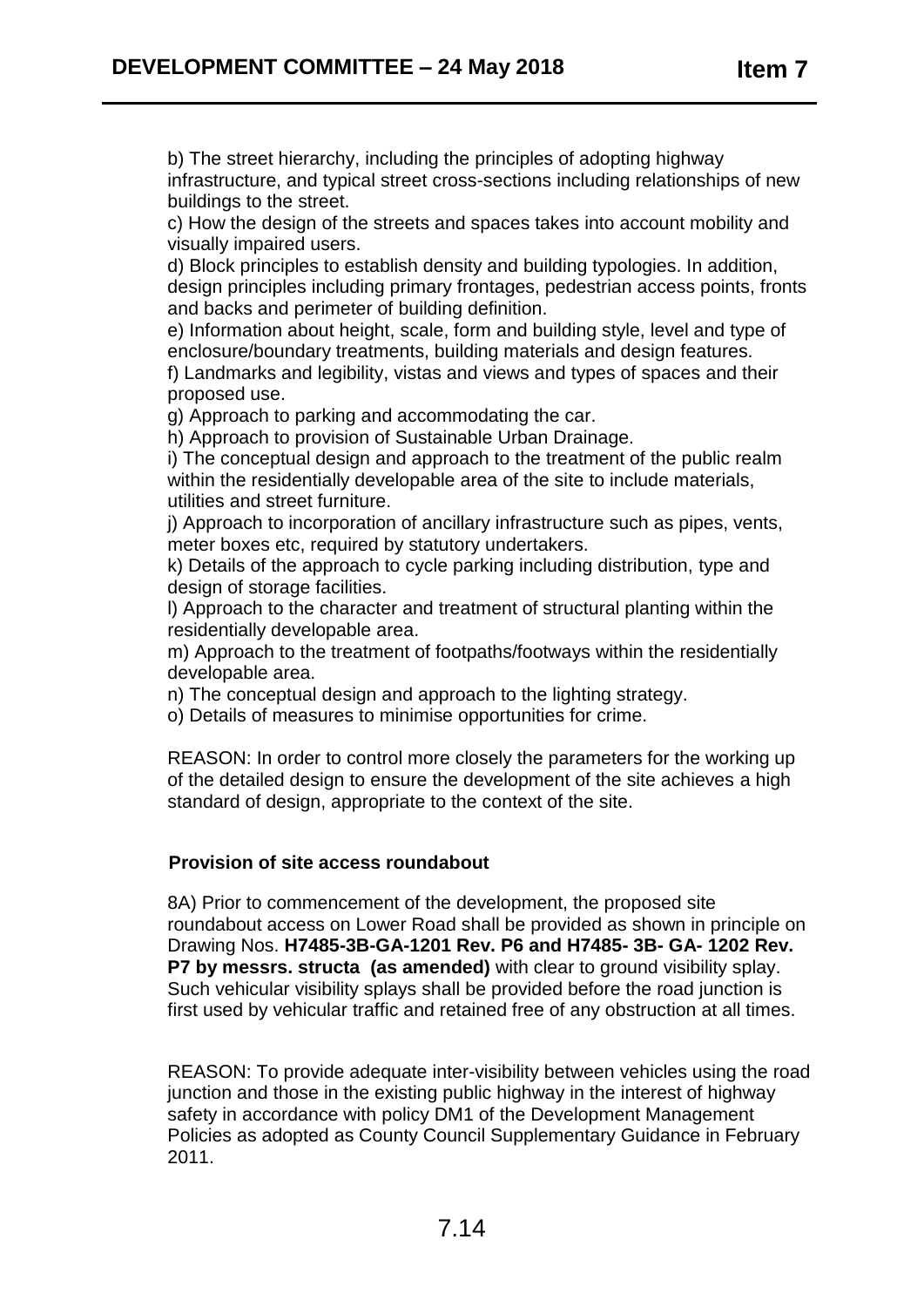## **Provision of Malyons Lane Alteration / Works**

9) No more than 200 units shall be occupied from the Lower road junction until such time as the proposed secondary site vehicle access on Malyons lane is be provided as shown in principle on CCE dwg F221-102.

REASON: To make adequate provision within the highway for additional traffic generated as a result of the proposed development and in the interest of highway safety in accordance with policy DM1 of the Development Management Policies as adopted as County Council Supplementary Guidance in February 2011.

# **Submission of timescale for pedestrian and cycle access points**

10)Prior to commencement of the layout for the residential element of the new development approved details of and timescale for the provision of the proposed access for pedestrian/cyclists at The Priories, Harrison Gardens and Windermere Avenue shall be submitted to and agreed by the Local Planning Authority. The development shall be implemented in accordance with such details as may be agreed.

REASON: To make adequate provision within the highway for additional traffic generated and In the interests of reducing the need to travel by car and promoting sustainable development and transport in accordance with policy DM1 of the Development Management Policies as adopted as County Council Supplementary Guidance in February 2011.

#### **Pedestrian Visibility Splays**

11)Prior to occupation of each dwelling hereby approved a 1.5 metre x 1.5 metre pedestrian visibility splay, as measured from and along the highway boundary, shall be provided on both sides of the vehicular accesses serving the dwelling. Such visibility splays shall be retained free of any obstruction in perpetuity. These visibility splays must not form part of the vehicular surface of the access.

REASON: To provide adequate inter-visibility between the users of the access and pedestrians in the adjoining public highway in the interest of highway safety in accordance with policy DM1 of the Development Management Policies as adopted as County Council Supplementary Guidance in February 2011.

#### **Gradient to parking access areas**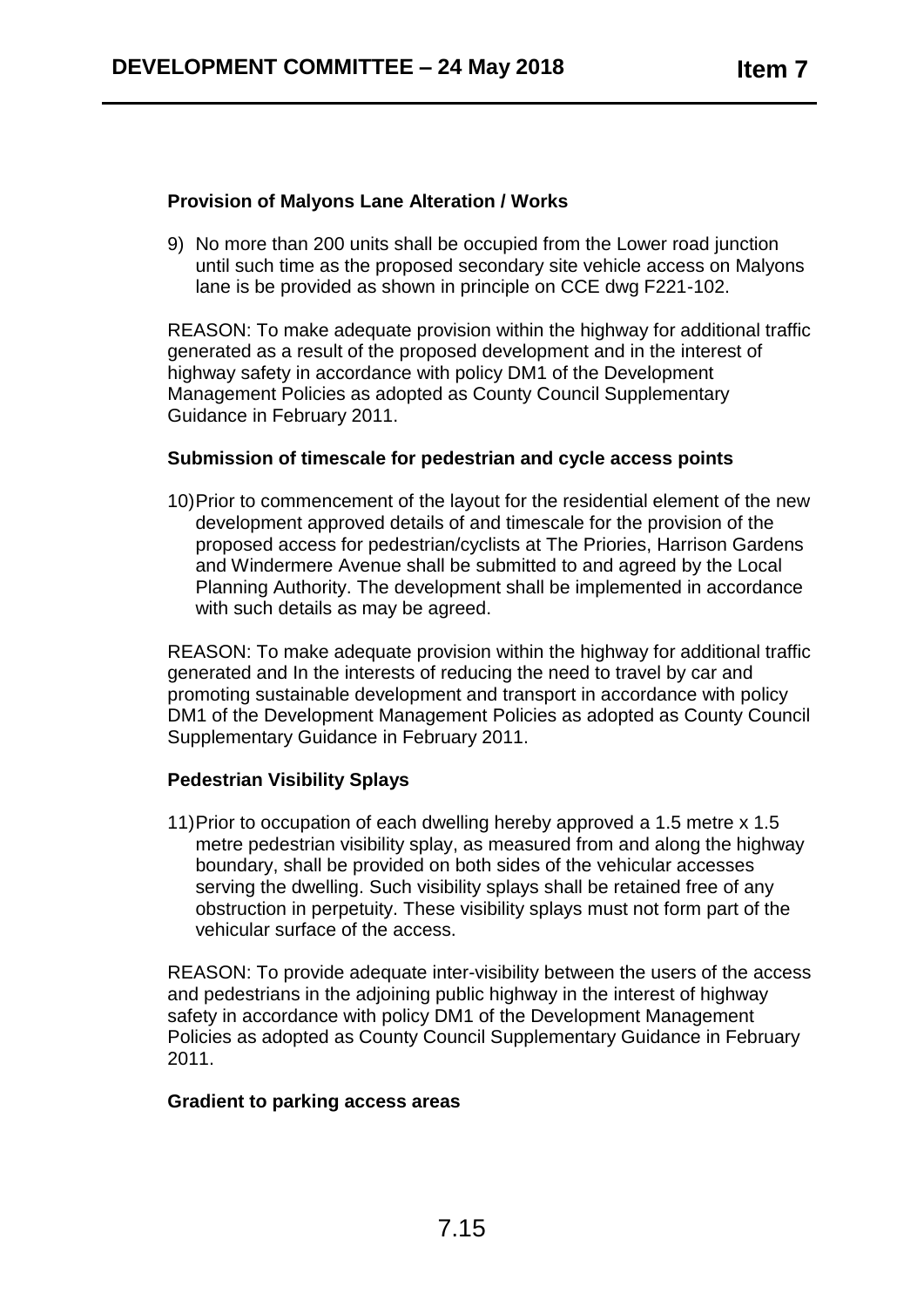12)The gradient of the any proposed vehicular access/garage drive/hard standing shall be not steeper than 4% (1in 25) for the first 6 metres from the highway boundary and not steeper than 8% (1in 12.5) thereafter.

REASON: to ensure that vehicles can enter and leave the highway in a controlled manner in the interest of highway safety to ensure accordance with safety in accordance with policy DM1 of the Development Management Policies as adopted as County Council Supplementary Guidance in February 2011.

#### **Surface Water drainage details for parking areas**

13)Prior to the commencement of the layout for the residential element of the new development details showing the means to prevent the discharge of surface water from the development onto the highway shall be submitted to and approved in writing by the Local Planning Authority. The approved scheme shall be carried out in its entirety prior to the access becoming operational and shall be retained at all times.

REASON: To prevent hazards caused by water flowing onto the highway and to avoid the formation of ice on the highway in the interest of highway safety to ensure accordance with policy DM1 of the Development Management Policies as adopted as County Council Supplementary Guidance in February 2011.

#### Additional Note:

With reference to the above condition the applicants attention should be drawn to the recent alterations to householder "permitted development" in so far as there is now the need to provide a permeable solution (SUDS) for the hard standing to reduce the cumulative impact of surface water run off and overloading of sewers.

#### **Surface Water treatment of parking and access areas**

14)No unbound material shall be used in the surface treatment of the vehicular access within 6 metres of the highway boundary.

REASON: To avoid displacement of loose material onto the highway in the interests of highway safety in accordance with policy DM1 of the Development Management Policies as adopted as County Council Supplementary Guidance in February 2011.

#### **Construction Method Statement**

15)No development shall take place, including any ground works or demolition, until a Construction Method Statement has been submitted to, and approved in writing by, the local planning authority. The approved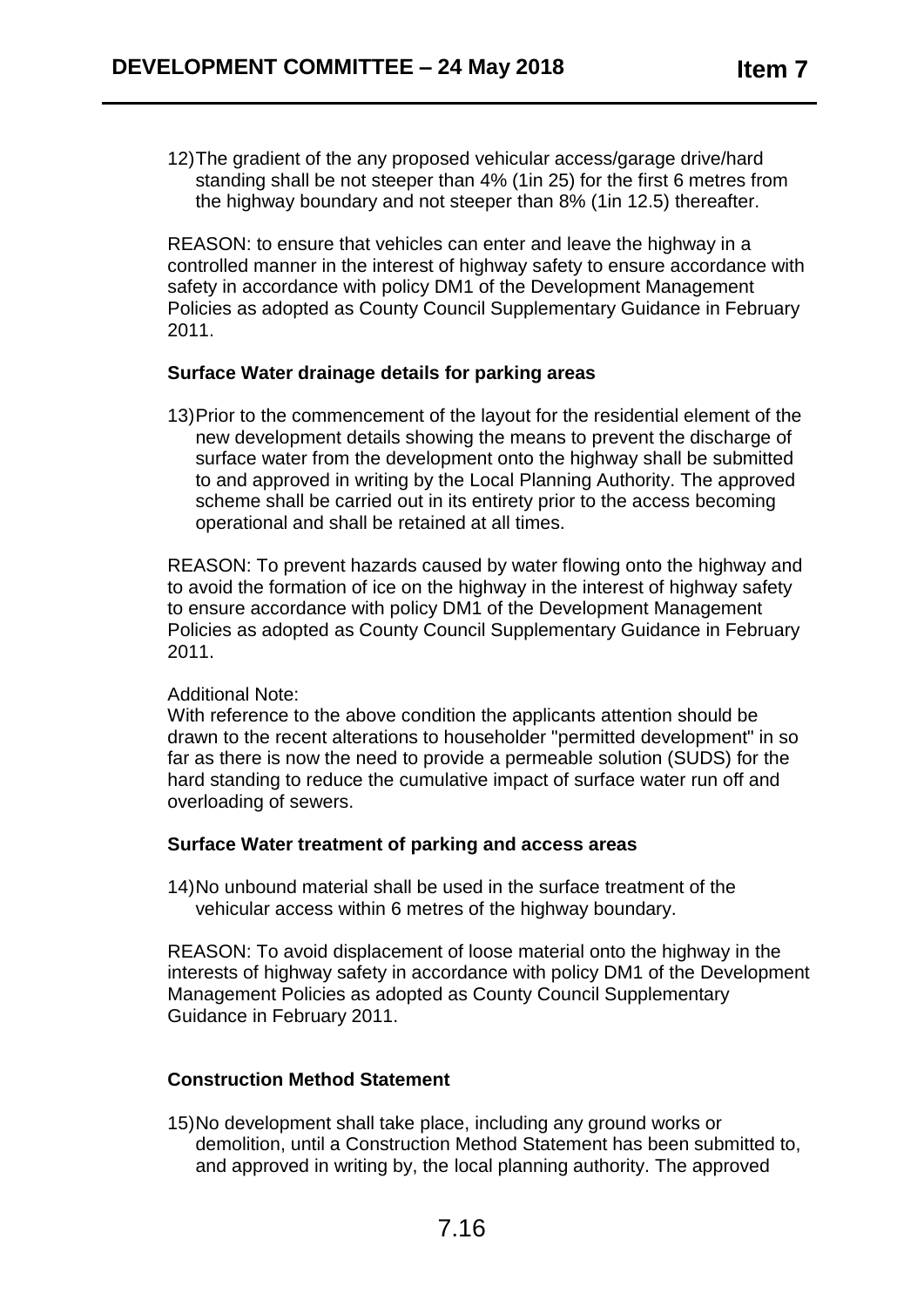Statement shall be adhered to throughout the construction period. The Statement shall provide for:-

- i. the parking of vehicles of site operatives and visitors
- ii. loading and unloading of plant and materials
- iii. storage of plant and materials used in constructing the development
- iv. wheel and underbody washing facilities

REASON: To ensure that on-street parking of these vehicles in the adjoining streets does not occur and to ensure that loose materials and spoil are not brought out onto the highway in the interests of highway safety and Policy DM 1 of the Highway Authority's Development Management Policies February 2011.

PRE- COMMENCEMENT REASON: In order to mitigate the impact of the construction aspects of the development including demolition and site clearance activity , upon the highway network.

#### **Highway boundary planting set back**

16)Any new boundary planting shall be planted a minimum of 1 metre back from the highway boundary and any visibility splay.

REASON: To ensure that the future outward growth of the planting does not encroach upon the highway or interfere with the passage of users of the highway, to preserve the integrity of the highway and in the interests of highway safety and in accordance with Policy DM1 of the Development Management Policies as adopted as County Council Supplementary Guidance in February 2011.

#### **Parking space size**

17)Each vehicular parking space shall have minimum dimensions of 2.9 metres width x 5.5 metres depth.

REASON: To ensure adequate space for parking off the highway is provided in the interest of highway safety in accordance with Policy DM8 of the Development Management Policies as adopted as County Council Supplementary Guidance in February 2011.

#### **Garage space size**

18)All single garages should have a minimum internal measurement of 7m depth x 3m width, All double garages should have a minimum internal measurement of 7m depth x 5.5m width, All tandem garages should have minimum internal measurements of 12m depth x 3m width.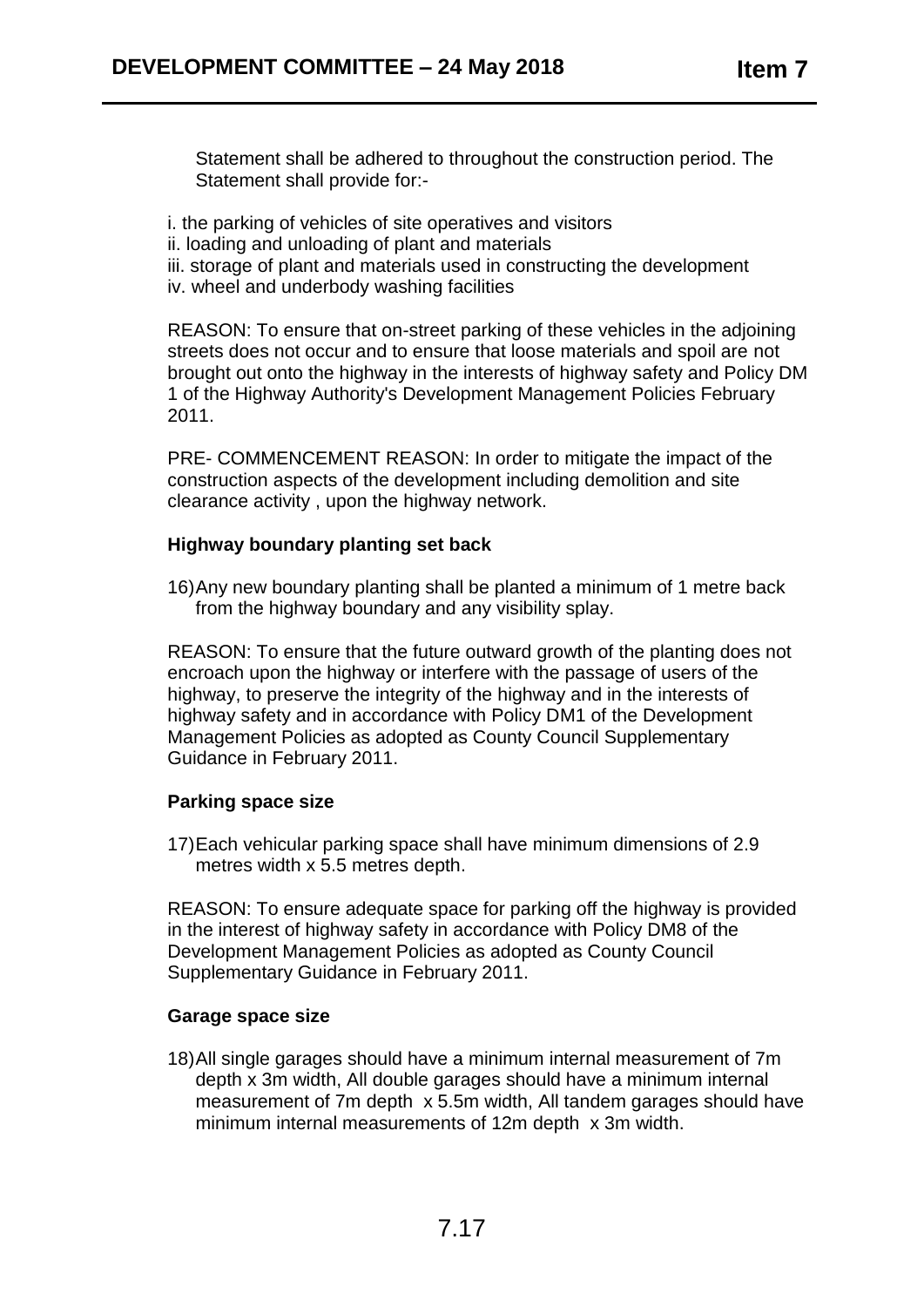REASON: To encourage the use of garages for their intended purpose and to discourage on-street parking, in the interests of highway safety and in accordance with Policy DM8 of the Development Management Policies as adopted as County Council Supplementary Guidance in February 2011.

# **Non – Obstruction of Public Footpath**

19)The public's rights and ease of passage over public footpath No.7 shall be maintained free and unobstructed at all times.

REASON: To ensure the continued safe passage of the public on the definitive right of way and accessibility in accordance with Policies DM1 and DM11 of the Development Management Policies as adopted as County Council Supplementary Guidance in February 2011.

# **Submission of detailed drainage strategy**

20)Prior to the commencement of the layout for the residential element of the new development a detailed drainage strategy shall be submitted for approval to the local planning authority. Such details shall be based on the principles of Sustainable drainage, in line with the approved Flood Risk Assessment undertaken by Cannon Consulting Engineers referenced: CCE/F221/FRA-03 and dated October 2014 by this planning permission. The detailed drainage scheme should follow mitigation measures detailed within the FRA including:-

o Limiting the discharge from the site to 3.5l/s/ha for all events up to the 1 in 100 year storm plus a 30%.

o Provide attenuation storage (including locations on layout plan) for all storm events up to and including the 1:100 year storm event inclusive of climate change and urban creep.

o Ensuring the appropriate level of treatment for all runoff leaving the site, in line with table 3.3 of the CIRIA SuDS guide.

o Provide information about exceedance routes should be provided to indicate what route flows would take should a feature become blocked and cause surface water flooding.

The mitigation measures shall be fully implemented prior to occupation and subsequently in accordance with the timing / phasing arrangements embodied within the scheme, or within any other period as may subsequently be agreed, in writing, by the local planning authority.

REASON: To prevent the increased risk of flooding, both onsite and offsite, and minimize the risk of pollution of surface water by ensuring the provision of a satisfactory means of surface water control and disposal during and after development.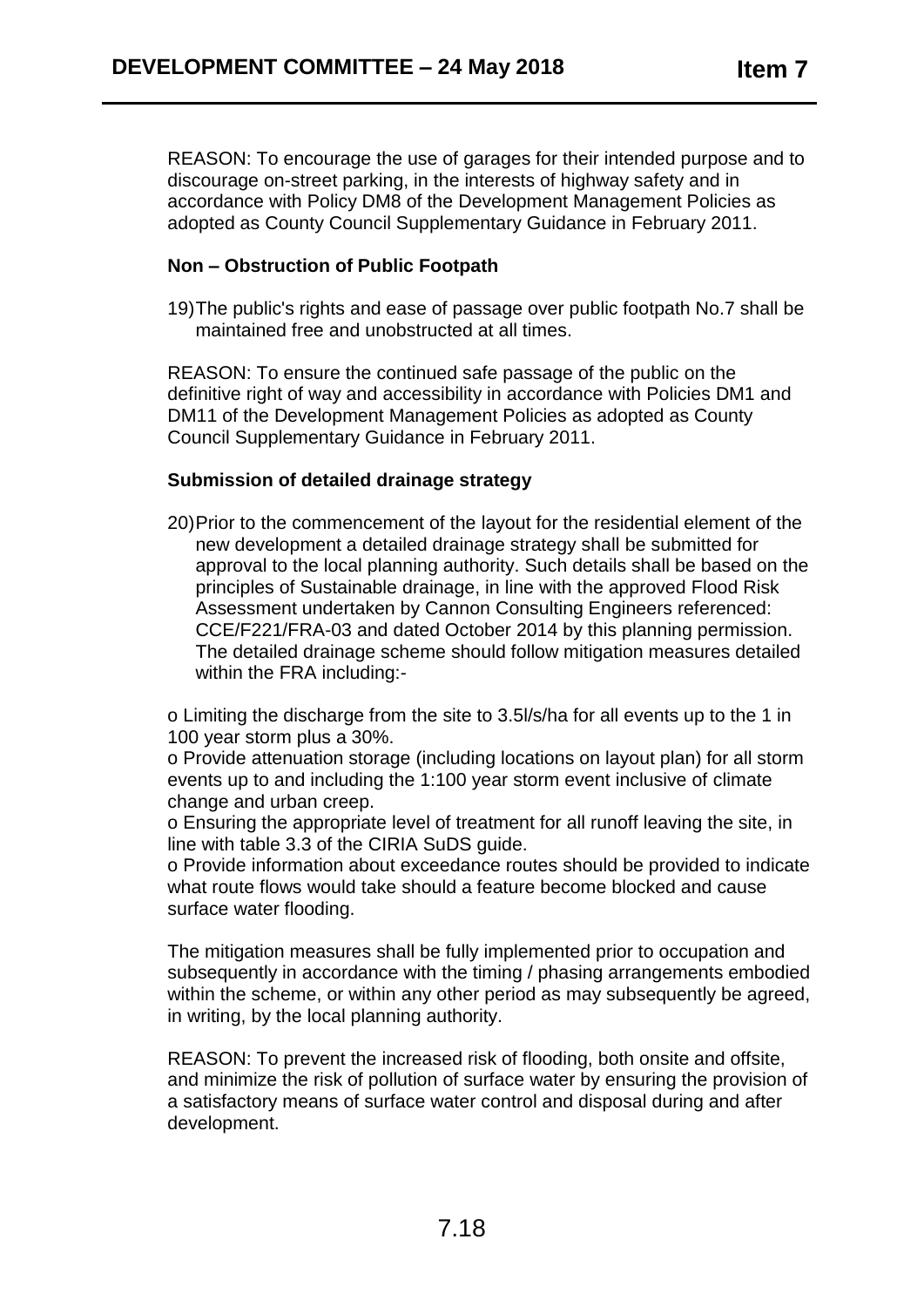#### **Submission of scheme to minimise surface water flooding from construction works**

21)Prior to the commencement of the layout for the residential element of the new development hereby approved a scheme to minimise the risk of offsite flooding caused by surface water run-off and groundwater during construction works shall be submitted to, and approved in writing by, the local planning authority. The scheme shall be implemented as may be approved.

#### REASON:

- The National Planning Policy Framework paragraph 103 states that local planning authorities should ensure flood risk is not increased elsewhere by development.

- Construction may lead to excess water being discharged from the site. If dewatering takes place to allow for construction to take place below groundwater level, this will cause additional water to be discharged. Furthermore the removal of topsoil's during construction may limit the ability of the site to intercept rainfall and may lead to increased runoff rates. To mitigate against increased flood risk to the surrounding area during construction therefore, there needs to be satisfactory storage of/disposal of surface water and groundwater which needs to be agreed before commencement of the development.

#### **Submission of surface water drainage management plan**

22)Prior to the commencement of the layout for the residential element of the new development the applicant shall submit to the Local Planning Authority a Maintenance Plan detailing the maintenance arrangements for the surface water drainage system. Such details shall include who is responsible for different elements of the surface water drainage system and the maintenance activities/frequencies.

REASON: To ensure appropriate maintenance arrangements are put in place to enable the surface water drainage system to function as intended to ensure mitigation against flood risk.

#### **Suds Maintenance logs**

23)The applicant shall keep yearly Maintenance Logs of maintenance undertaken to the surface water drainage system which should be carried out in accordance with any approved Maintenance Plan.

The development permitted by this planning permission shall be carried out in accordance with the approved Flood Risk Assessment undertaken by Cannon Consulting Engineers Referenced: CCE/F221/FRA-03 and dated October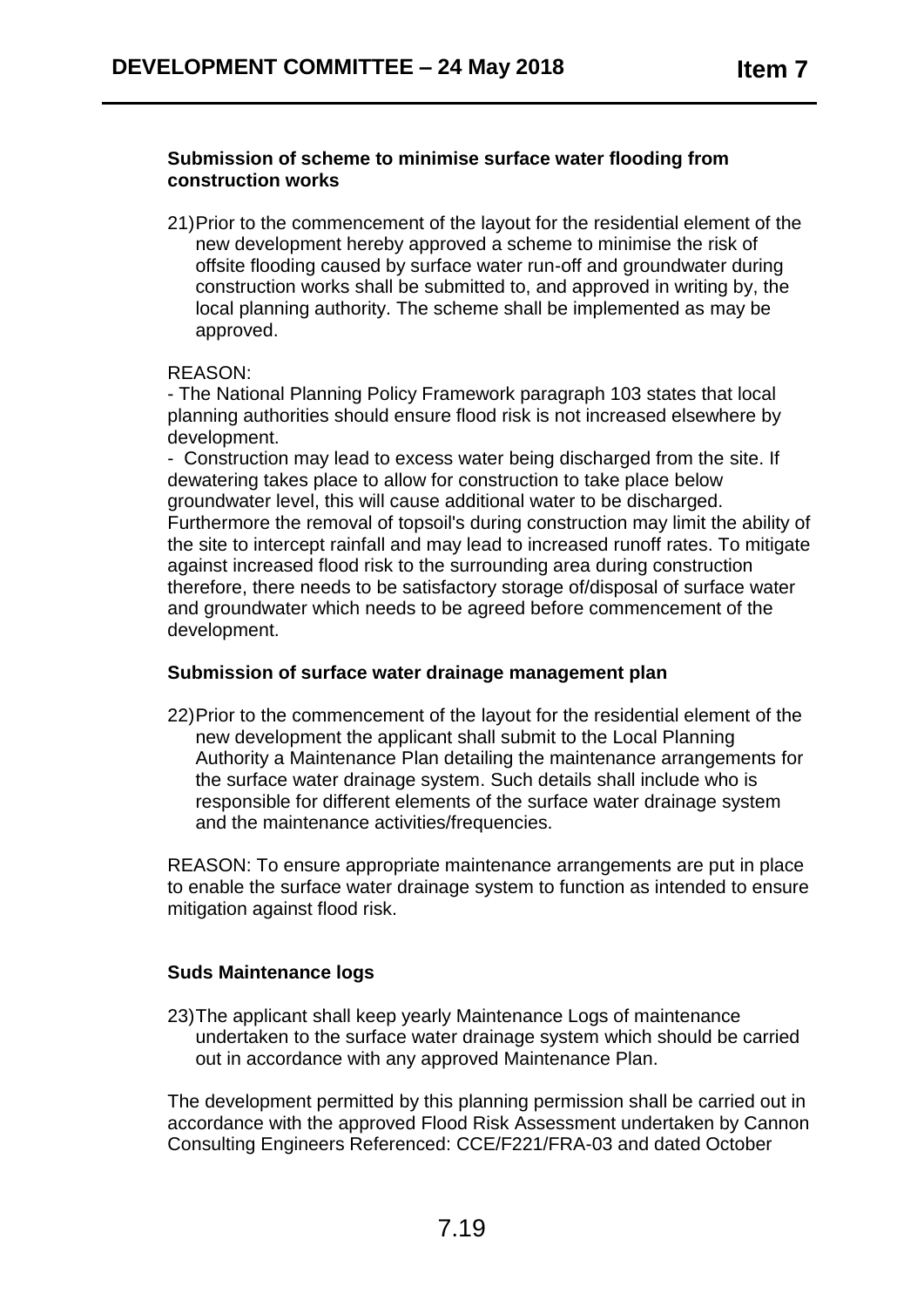2014 and the following mitigation measures detailed within the Flood Risk Assessment (FRA)

Finished ground floor levels shall be set no lower than 7.17 metres above Ordnance Datum (AOD); 300mm above the design 1% Annual Event Probability (AEP) flood level.

The mitigation measures shall be fully implemented prior to occupation and subsequently in accordance with the timing / phasing arrangements embodied within the scheme, or within any other period as may subsequently be agreed, in writing, by the local planning authority.

REASON: To ensure the SuDS are maintained for the lifetime of the development as outlined in any approved Maintenance Plan and to reduce the risk of flooding to the proposed development and future occupants.

#### **Archaeological**

24)Archaeological evaluation by trial trenching shall be undertaken prior to the submission of any detailed layout proposals, with a report submitted with the reserved matters application. This work shall be undertaken to the standards required and specified in an archaeological brief issued by the local planning authority acting through its historic environment advisors.

REASON: In the interests of protecting, preserving and recording archaeological assets.

25)An archaeological mitigation strategy detailing the excavation strategy shall be agreed with the local planning authority through its historic environment advisors and submitted with the reserved matters applications.

REASON: In the interests of protecting, preserving and recording archaeological assets.

26)No development or preliminary groundworks can commence until the satisfactory completion of fieldwork, as detailed in the mitigation strategy, and signed off by the local planning authority through its historic environment advisors.

REASON: In the interests of protecting, preserving and recording archaeological assets.

27)The applicant will submit to the local planning authority a post-excavation assessment (to be submitted within six months of the completion of fieldwork, unless otherwise agreed in advance with the Planning Authority). This will result in the completion of post-excavation analysis, preparation of a full site archive and report ready for deposition at a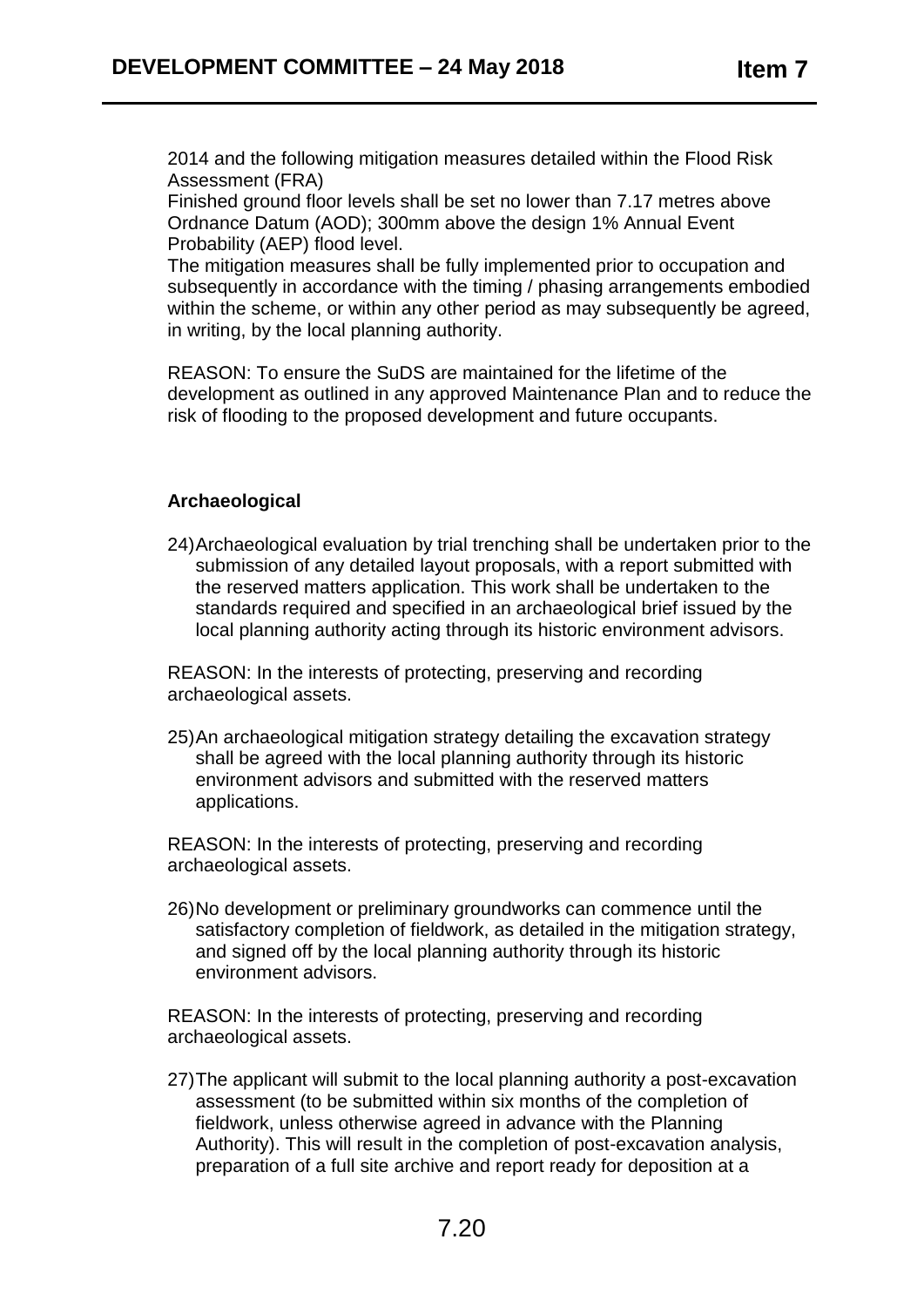registered museum, and submission of a publication report (to be completed within two years of the completion of fieldwork, unless otherwise agreed in advance with the Planning Authority, through its historic environment advisors )."

REASON: In the interests of protecting, preserving and recording archaeological assets.

# **Control over imported fill material (contamination)**

28)Prior to the importation of any material brought onto the site for use as subsoil, topsoil or backfill, a compliance certificate for that material proposed to be imported to the site shall be submitted to and agreed in writing by the Local Planning Authority.

REASON: To ensure that risks from land contamination to the future users of the land and neighbouring land are minimised, together with those to controlled waters, property and ecological systems and to ensure that the development can be carried out safely without unacceptable risks to workers , neighbours and other offsite receptors in accordance with policy ENV11 of the Rochford District Council Local Development Framework adopted Core Strategy 2011.

# **Contamination**

- 29)In the event that contaminated material or asbestos is found at any time when carrying out the approved development that was not previously identified it must be reported in writing immediately to the Local Planning Authority. An investigation and risk assessment must be undertaken in accordance with the following requirements and a report submitted to and approved in writing by the Local Planning Authority to include:-
- (i) a survey of the extent, scale and nature of contamination
- (ii) an assessment of the potential risks to:-

o human health,

o property (existing or proposed) including buildings, crops, livestock, pets, woodland and service lines and pipes,

- o adjoining land,
- o groundwaters and surface waters,

o ecological systems,

o archaeological sites and ancient monuments;

(iii) an appraisal of remedial options, and proposal of the preferred option(s).

This must be conducted in accordance with DEFRA and the Environment Agency's 'Model Procedures for the Management of Land Contamination, CLR 11' and the Essex Contaminated Land Consortium's 'Land Affected by Contamination: Technical Guidance for Applicants and Developers'.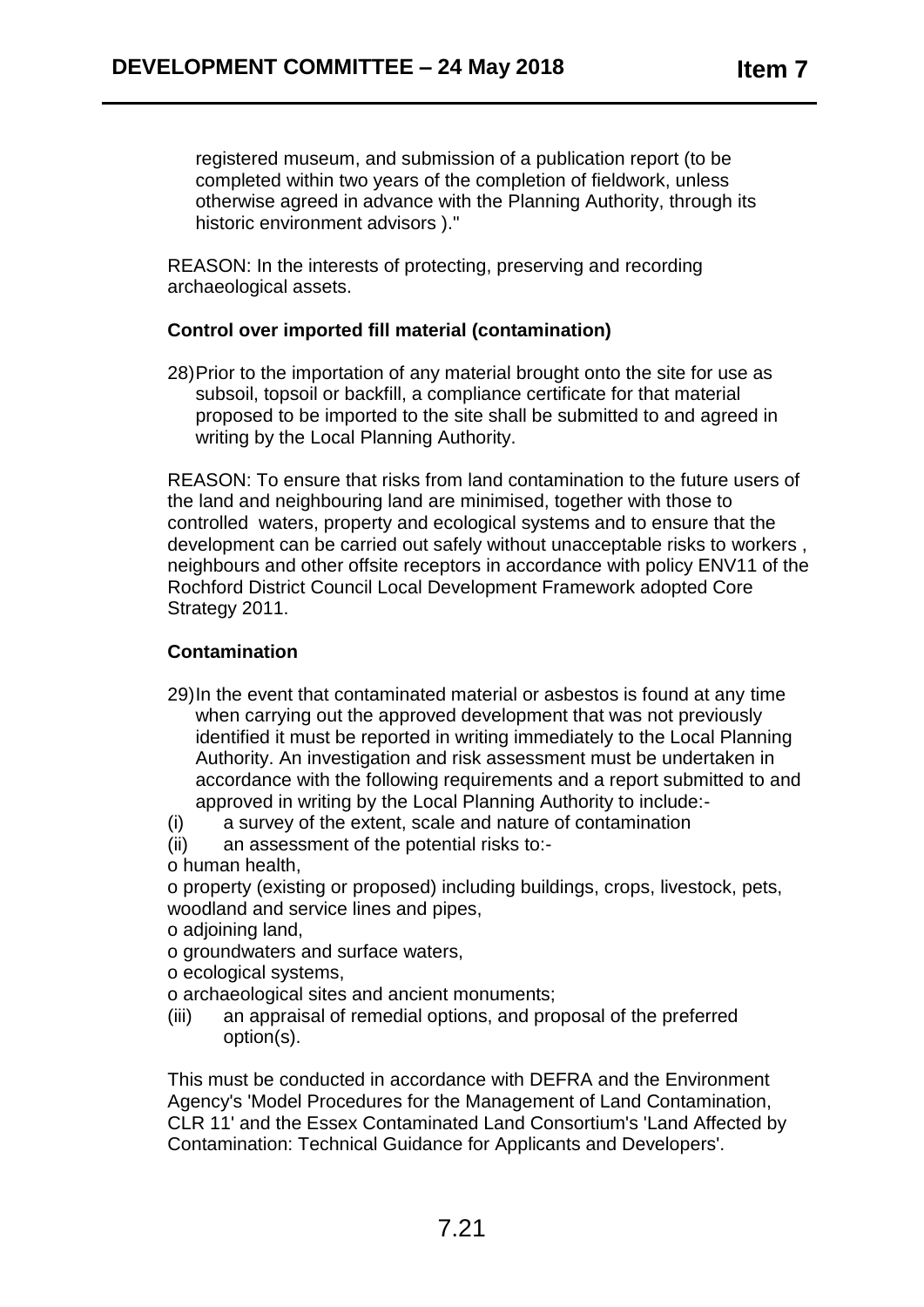Where remediation is necessary a detailed remediation scheme to bring the site to a condition suitable for the intended use by removing unacceptable risks to human health, buildings and other property and the natural and historical environment must be submitted to and approved in writing by the Local Planning Authority. The scheme must include all works to be undertaken, proposed remediation objectives and remediation criteria, timetable of works and site management procedures. The scheme must ensure that the site will not qualify as contaminated land under Part 2A of the Environmental Protection Act 1990 in relation to the intended use of the land after remediation.

The Local Planning Authority must be given two weeks written notification of commencement of the remediation scheme works and must complete the remediation works in accordance with the scheme approved. Following completion of measures identified in the approved remediation scheme a verification report that demonstrates the effectiveness of the remediation carried out must be submitted to the Local Planning Authority and approved in writing by the Local Planning Authority.

Prior to occupation of any property hereby permitted the developer shall submit to the Local Planning Authority a signed certificate to confirm that the remediation works have been completed in accordance with the documents and plans detailed in the approved remediation scheme.

REASON: To ensure that risks from land contamination to the future users of the land and neighbouring land are minimised, together with those to controlled waters, property and ecological systems and to ensure that the development can be carried out safely without unacceptable risks to workers , neighbours and other offsite receptors in accordance with policy ENV11 of the Rochford District Council Local Development Framework adopted Core Strategy 2011.

#### **Submission and implementation of landscaping details**

**30)**The development shall provide a minimum of 6.2 hectares of strategic open space or localised and landscaping within the site. Details of the proposed hard and soft landscaping shall be submitted to and approved in writing by the Local Planning Authority. The scheme shall include (where applicable) details and plans (at an appropriate scale) of:-

o Schedule of species, size, density and spacing of all trees, shrubs and hedgerows to be planted.

o Grassland areas and the use of grassland seed mixes in these;

o A full plan (to scale) that clearly shows the locations of new trees to be planted including planting method statement and after care plan;

o Existing trees to be retained;

o Provision of bird and bat boxes;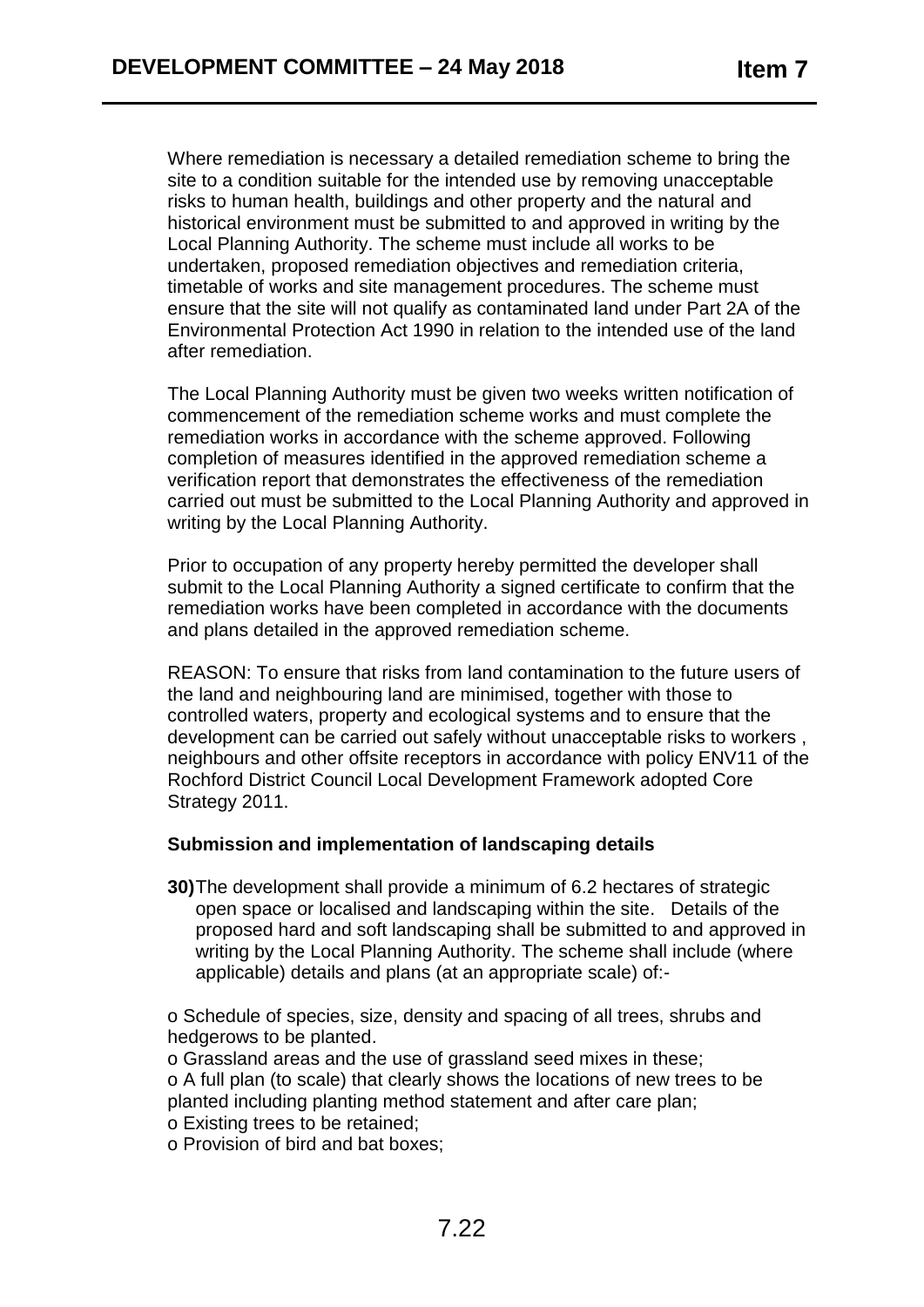o Areas to be grass seeded or turfed, including cultivation and other operations associated with plant and grass establishment;

o A long-term maintenance schedule and specifications including timetable for monitoring and maintenance;

o Location and material details of paved or otherwise hard surfaced areas/paths within the public open space;

o Long-term design objectives in respect of the public open space area; o Location of lighting including details of lighting to be installed which shall be low pressure sodium lighting at levels kept as low as possible (between 1 and 3 lux where possible), directed to where it is needed, away from hedgerows with lighting columns kept as short as possible (ideally 3 metres or less). o Means of enclosure and other boundary treatment including materials to be used and location of these shown on a plan;

o Minor artefacts and structures (e.g. benches, bins, signs etc.)

o Surfacing to provide cycling, walking and bridleway routes.

The soft landscaping agreed within the residentially developable areas shall be planted/provided in its entirety during the first planting season (October to March inclusive) following commencement of the development within the phase (Reserved Matters application site area) to which the landscaping relates or in any other such phased arrangement as may be agreed in writing by the Local Planning Authority. Any tree, shrub or hedge plant (including replacement plants) removed, uprooted, destroyed, or be caused to die, or become seriously damaged or defective, within five years of planting, shall be replaced by the developer(s) or their successors in title, with species of the same type, size and in the same location as those removed, in the first available planting season following removal. The hard landscaping within the residentially developable areas as agreed shall be completed in accordance with a phased arrangement to be submitted and agreed in writing by the Local Planning Authority or prior to final occupation within the phase whichever is earlier and retained in the approved form.

REASON: To enable the Local Planning Authority to retain adequate control over the landscaping of the site and ensure ecological value in the interests of amenity and in the interests of preservation and enhancement of habitat for foraging bats and birds. To ensure that compensatory tree / hedge planting is provided to compensate for loss of existing as required by Policy DM25 to the Rochford District Council Local Development Framework Development Management Plan (2014).

#### **Protection of existing trees**

31) Prior to commencement of development within each phase (Reserved Matters application) a scheme for the protection of trees/hedgerows to be retained within or immediately adjacent to the site associated with that phase shall be submitted to and approved in writing by the Local Planning Authority. The scheme shall include;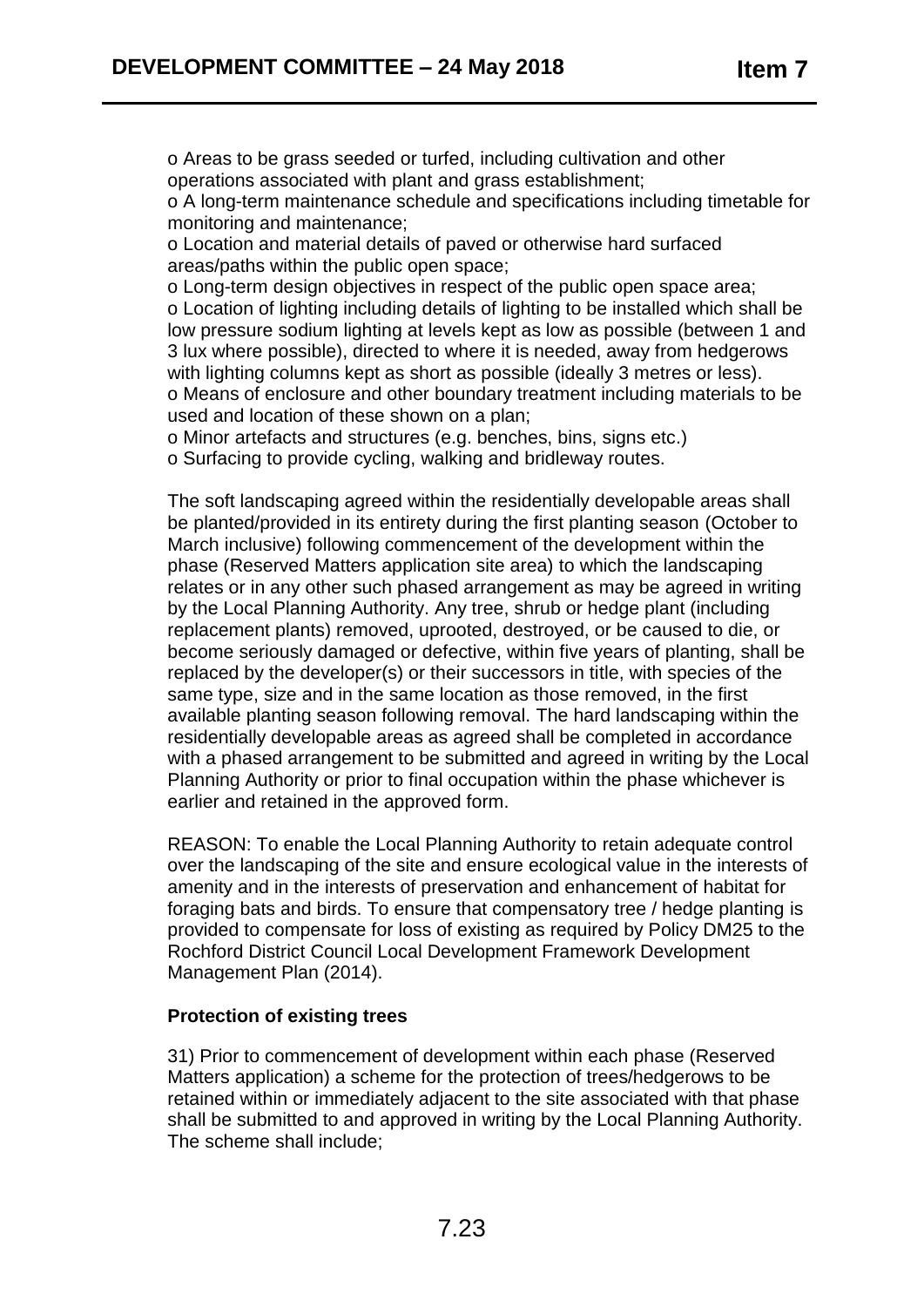a. A plan that shows the accurate position, crown spread and root protection area in accordance with paragraph 5.2.2 of BS5837 of every retained tree on the site and on neighbouring or nearby ground to the site. The accurate positions of all trees to be removed shall also be indicated on the plan. b. Details of each retained tree in a separate schedule in accordance with paragraph 4.2.6 of BS5837.

c. A schedule of tree works for all the retained trees specifying pruning and other remedial or preventative work. All tree works shall be carried out in accordance with BS3998, 1989, 'Recommendations for Tree Work'.

d. Details and positions of the Ground Protection Zones in accordance with section 9.3 of BS5837.

e. Details and positions of Tree Protection Barriers.

f. Details and positions of the Construction Exclusion Zones in accordance with section 9 of BS5837.

g. Details and positions of the underground service runs in accordance with section 1 1.7 of BS5837.

h. Details of any changes in levels or the position of any proposed excavations within 5 metres of the Root Protection Area of any retained tree, including those on neighbouring or nearby ground in accordance with paragraph. 5.2.2 of BS5837.

i. Details of any special engineering required to accommodate the protection of retained trees (e.g. in connection with foundations, bridging, water features, surfacing) in accordance with section 10 of BS5837.

j. Details of the working methods to be employed for the installation of drives and paths within the RPAs of retained trees in accordance with the principles of "No-Dig" construction. Details of the working methods to be employed for the access and use of heavy, large, difficult to manoeuvre plant (including cranes and their loads, dredging machinery, concrete pumps, piling rigs, etc) on site.

k. Details of the working methods to be employed for site logistics and storage, including an allowance for slopes, water courses and enclosures, with particular regard to ground compaction and phytotoxicity.

Details of the method to be employed for the stationing, use and removal of site cabins within any root protection areas in accordance with paragraph 9.2.3 of BS5837.

m. Details of tree protection measures for the hard landscaping phase in accordance with sections 13 and 14 of BS5837.

n. The timing of the various phases of the works or development in the context of the tree protection measures.

Development shall proceed in accordance with the approved tree protection scheme with the agreed Tree Protection Barriers erected prior to commencement of development within the phase to which they relate and will remain in place, and undamaged for the duration of construction within that phase.

REASON: To ensure that retained trees are protected from damage in the interests of visual amenity required by Policy DM25 to the Rochford District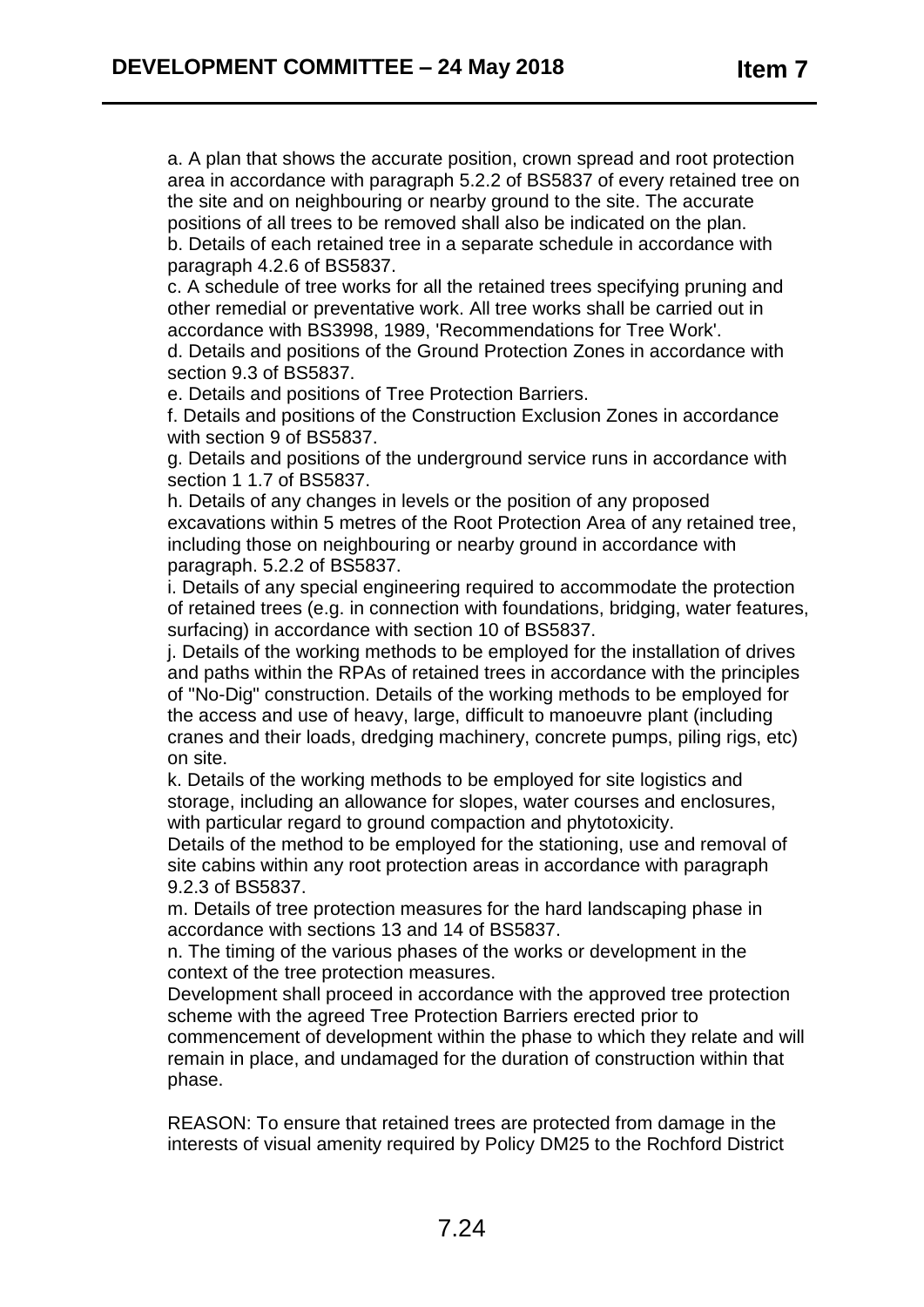Council Local Development Framework Development Management Plan (2014).

PRE-COMMENCEMENT REASON: To ensure that retained trees are protected form damage from the demolition and site preparation processes / works in the interests of visual amenity.

# **Retention of Hedgerows**

32)Existing hedgerows and trees to remain shall remain and not be felled or removed. Those sections of existing hedgerow and trees indicated to be felled/removed shall only be felled / removed / managed outside of the bird nesting season (March to August inclusive) unless otherwise agreed in writing with the Local Planning Authority in which case details justifying works outside these times shall be submitted to and approved in writing by the Local Planning Authority.

REASON: In the interests of the protection of nesting birds.

#### **Wheelchair accessible Designs**

33)At least 3 per cent of new dwellings within each phase (Reserved Matters application area) shall be built to wheelchair accessibility standards as required by Policy H6 of the Council's adopted Core Strategy until such as time as the proposed access changes to the Approved Document M on access to and use of buildings volume 1 dwellings standards forming part of the Building Regulations come into force after which time at least 3 per cent of new dwellings within each phase (Reserved Matters application area) must be built to meet the optional standard M 4(3) set out in Approved Document M Building Regulations Category 3b (as consulted on by national government in the Housing Standards Review Technical Consultation Approved Document M dated September 2014 (DCLG) or as amended when formally adopted). Prior to or concurrent with each Reserved Matters application, details of compliance with the above requirement for the area to which the Reserved Matters application relates, shall be submitted to and approved in writing by the Local Planning Authority.

REASON: To ensure the site provides for wheelchair accessible properties in accordance with the requirement of Policy H6 of the Rochford District Council Local Development Framework adopted Core Strategy (2011) in light of changes to the technical housing standards (2015).

#### **Code for sustainable homes – water efficiency**

34)All new dwellings shall achieve Code for Sustainable Homes Code Level 4 as a minimum in respect of water efficiency until such a time as Approved Document G on water efficient standards forming part of the Building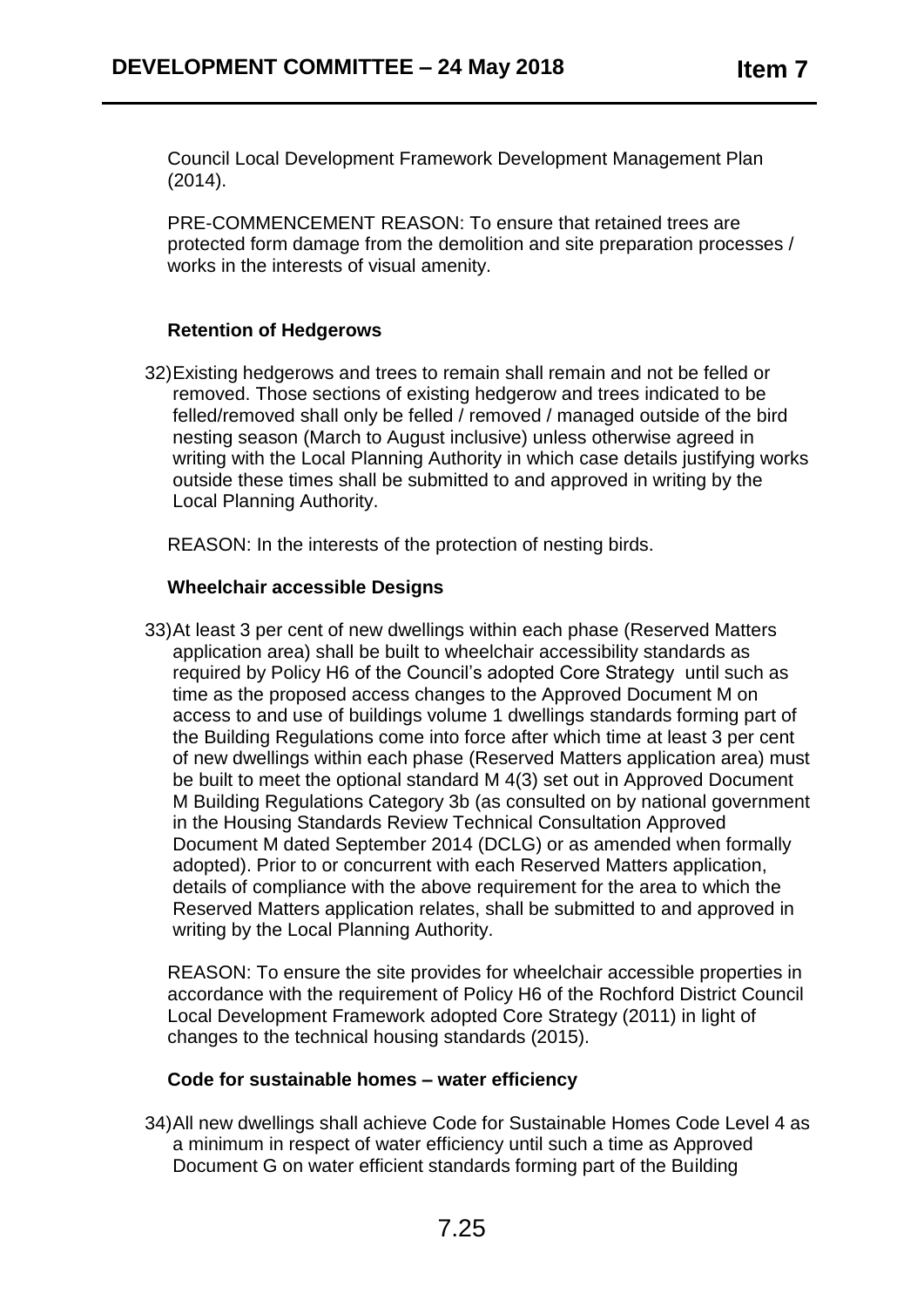Regulations (as consulted on by national government in Autumn 2014 or any subsequent further amendment or variation to the Autumn 2014 consultation draft technical standard) comes into force after which all new dwellings shall achieve water efficiency equivalent to the proposed optional standard set out in the Approved Document G Building Regulation Building Regulations standard as a minimum i.e. that new dwellings are designed so that their estimated average water consumption would be no more than 110 litres per person per day. Concurrent with each Reserved Matters application, details of compliance with the above requirement for all dwellings within the area to which the Reserved Matters application relates shall be submitted to and approved in writing by the Local Planning Authority. Dwellings shall be constructed to the agreed details.

REASON: To achieve compliance with Policy ENV 9 of the Rochford District Council Local Development Framework adopted Core Strategy (2011) in light of changes to the technical housing standards (2015).

#### **Code for sustainable homes – energy efficiency**

35)All new dwellings shall achieve Code for Sustainable Homes Code Level 4 as a minimum in respect of energy efficiency. Prior to or concurrent with each Reserved Matters application, details of compliance with the above requirement for all dwellings within the area to which the Reserved Matters application relates, shall be submitted to and approved in writing by the Local Planning Authority. Dwellings shall be constructed to the agreed details.

REASON: To achieve sustainability in compliance with Policy ENV 9 of the Rochford District Council Local Development Framework adopted Core Strategy (2011).

#### **10% Renewable energy**

36)Prior to the occupation of any dwelling within each phase (Reserved Matters application site) details shall be submitted to and approved in writing by the Local Planning Authority to demonstrate how at least 10 per cent of the energy from the development within the phase would be provided from decentralised and renewable or low-carbon sources unless this is not feasible or viable or unless provision of such would be at the expense of provision of a higher specification energy efficient building fabric in which case a report demonstrating the case and the amount (decentralised/low-carbon/renewable energy) that would be provided shall be submitted to and agreed in writing by the Local Planning Authority. The measures as agreed shall be implemented prior to the occupation of the dwellings to which the measures relate.

REASON: To achieve sustainability in compliance with Policy ENV 8 of the Rochford District Council Local Development Framework adopted Core Strategy (2011).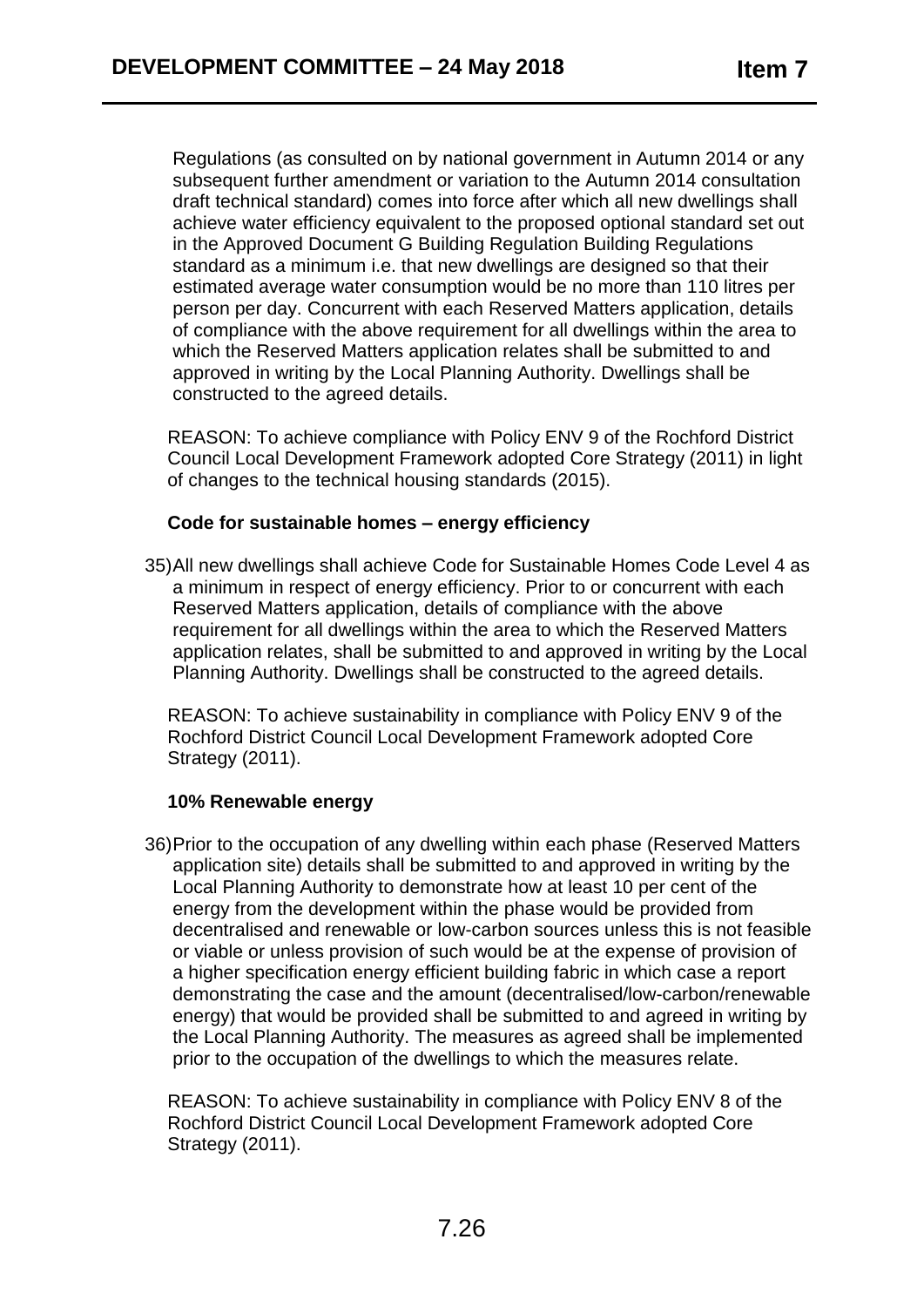# **Provision of play space**

37)A minimum area of 0.06 hectares for play space shall be provided to the development. Details of equipment proposed shall be submitted to and agreed in writing by the Local Planning Authority prior to provision on site. At least one of the play spaces shall be provided as a local equipped area for play (LEAP).

REASON: To accord with Policy SER 6 – South West Hullbridge to the Rochford District Council - Local development Framework Allocations Document (2014) and Policy CLT 7 of the Rochford District Council Local Development Framework adopted Core Strategy (2011).

#### **Submission of details for bridle path**

38A) Prior to the first occupation of any dwelling, the applicants and / or site owners shall submit details to the Local Planning Authority for the provision of a bridle path and landscaping to be provided around the overall site to which the development relates. The development shall be implemented in accordance with such details as may be approved.

REASON: To ensure the provision of a bridleway to enhance and integrate the development and public open spaces into the bridleway and local highway network in accord with Policy SER 6 – South West Hullbridge to the Rochford District Council – Local Development Framework Allocations Document 2014.

#### **Protection of reptiles**

39)Prior to the commencement of the development (and including ground works) in each phase, a mitigation strategy shall be submitted to and approved in writing by the Local Planning Authority for the protection of reptiles during the construction period. The development shall be implemented in accord with such details as may be agreed.

REASON and PRE – COMMECMENT REASON: In the interests of ecology and the protection of reptiles during the construction period.

Mom

Matthew Thomas

Assistant Director Planning and Regeneration Services

**Relevant Development Plan Policies and Proposals**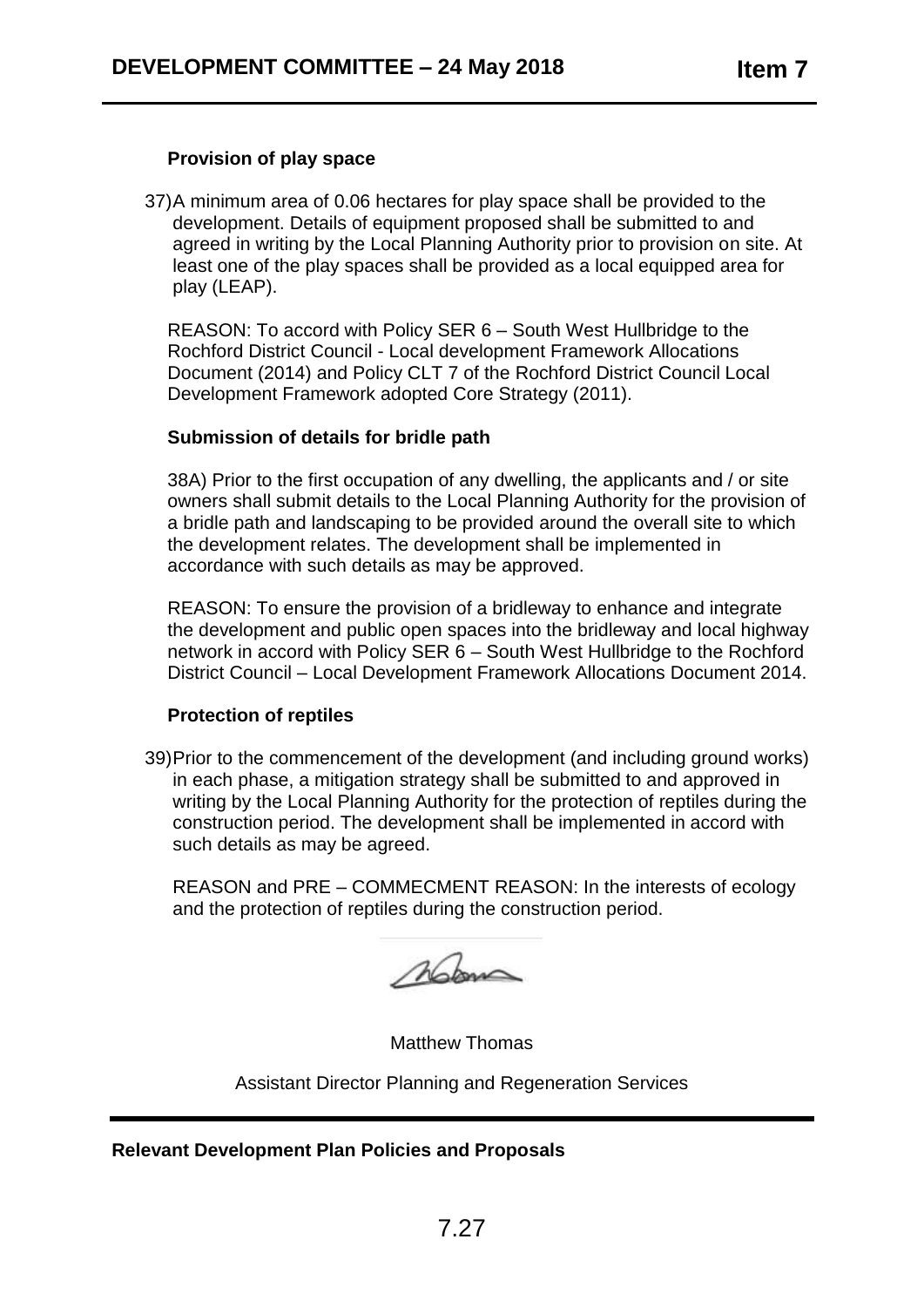#### **Rochford District Council Local Development Framework Allocations Plan Adopted February 2014.**

Policies SER6a, SER6b.

## **Rochford District Council Local Development Framework Core Strategy adopted version (December 2011).**

PoliciesRTC3,RTC2,ED1,T8,T7,T6,T5,T3,T2,T1,CLT10,CLT8,CLT7,CLT6,CLT5,CL T4,CLT3,CLT2,CLT1,ENV11,ENV10,ENV9,ENV8,ENV5,ENV4,ENV3,ENV1,GB1,CP 1,H6,H5,H4,H2 and H1.

## **Rochford District Council Local Development Framework Development Management Plan adopted 16th December 2014.**

Policies DM1,DM2,DM4,DM5,DM16,DM25,DM26,DM27,DM28,DM29,DM30 and DM31.

Parking Standards: Design and Good practice Supplementary Planning Document adopted December 2010.

Rochford District Council Local Development Framework Supplementary Planning Document 2 Housing Design (January 2007).

Department of Communities and Local Government Technical Housing Standards – nationally described space standard adopted March 2015.

For further information please contact Mike Stranks on:-

Phone: 01702 318 032 Email: Mike.stranks@rochford.gov.uk

If you would like this report in large print, Braille or another language please contact 01702 318111.